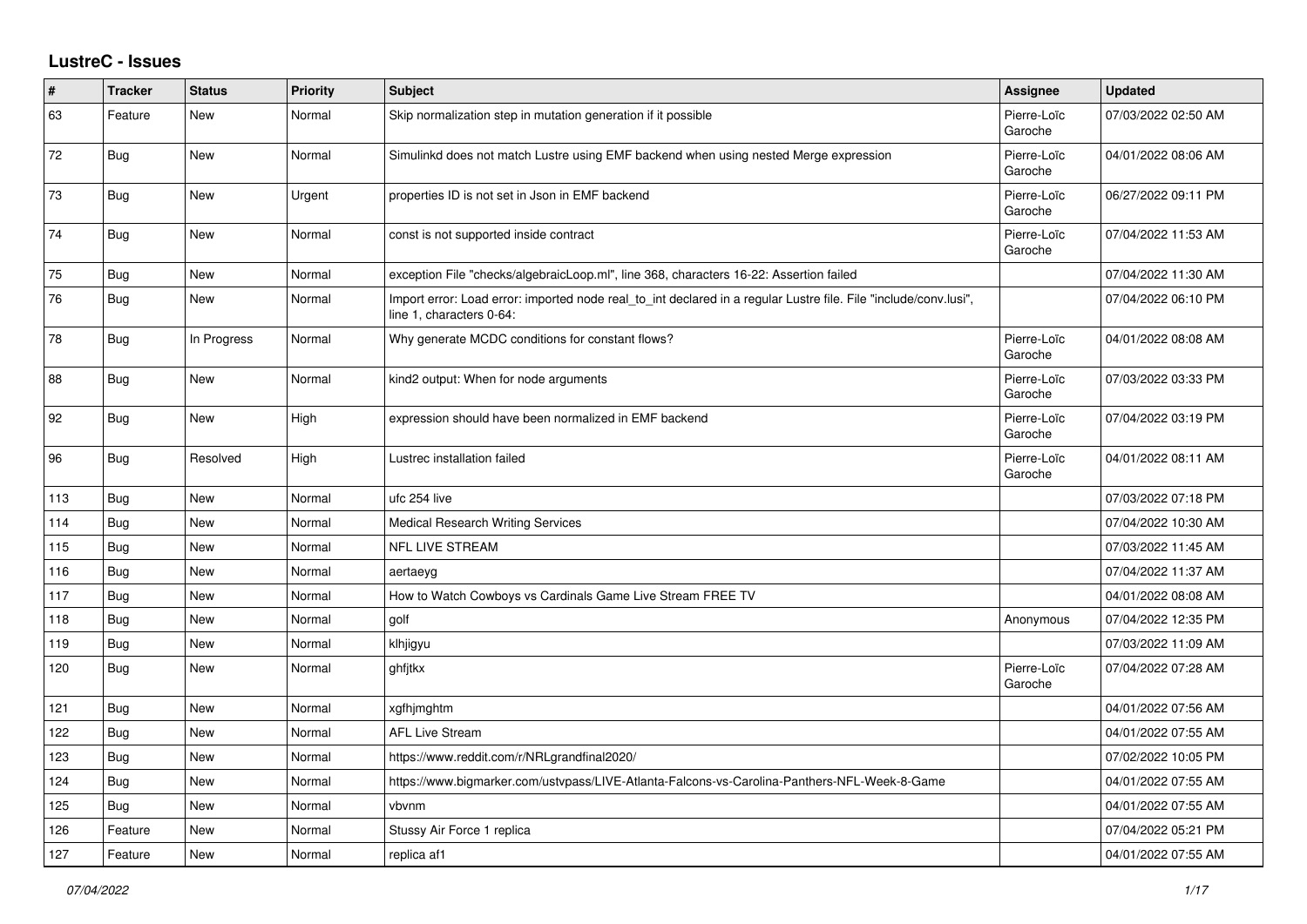| #   | <b>Tracker</b> | <b>Status</b> | <b>Priority</b> | Subject                                        | Assignee               | <b>Updated</b>      |
|-----|----------------|---------------|-----------------|------------------------------------------------|------------------------|---------------------|
| 128 | Bug            | New           | Normal          | dfgbd                                          |                        | 07/04/2022 07:13 PM |
| 129 | Bug            | New           | Normal          | xcvgbgh                                        |                        | 06/30/2022 03:46 PM |
| 131 | <b>Bug</b>     | New           | Normal          | triokids                                       |                        | 04/01/2022 07:54 AM |
| 132 | <b>Bug</b>     | New           | Normal          | concrete-everything                            |                        | 07/04/2022 10:12 AM |
| 133 | <b>Bug</b>     | New           | Normal          | craftlabs                                      |                        | 07/04/2022 06:33 PM |
| 134 | Bug            | New           | Normal          | wisegolfers                                    |                        | 07/04/2022 07:14 PM |
| 135 | Bug            | <b>New</b>    | Normal          | factspress                                     |                        | 04/01/2022 07:52 AM |
| 136 | Bug            | New           | Normal          | snappow                                        |                        | 06/29/2022 10:52 PM |
| 137 | Bug            | New           | Normal          | hcbets                                         |                        | 04/01/2022 07:52 AM |
| 138 | <b>Bug</b>     | <b>New</b>    | Normal          | own-sweethome                                  |                        | 07/03/2022 11:26 PM |
| 139 | Bug            | New           | Normal          | relseo                                         |                        | 07/04/2022 08:06 AM |
| 140 | Bug            | New           | Normal          | sugarbalanceusa                                |                        | 07/03/2022 09:51 AM |
| 141 | Feature        | New           | Normal          | Something about jerry curly                    |                        | 07/04/2022 07:13 AM |
| 142 | Feature        | <b>New</b>    | Normal          | About ashimary hair                            |                        | 07/01/2022 10:53 PM |
| 143 | Bug            | New           | Normal          | Bob lace front wigs                            |                        | 07/03/2022 06:21 AM |
| 144 | Bug            | New           | Normal          | curly bob lace front wigs                      |                        | 06/26/2022 01:44 PM |
| 145 | Bug            | New           | Normal          | abdulbaissagar                                 |                        | 07/03/2022 04:29 PM |
| 146 | <b>Bug</b>     | New           | Normal          | bayabais                                       |                        | 07/04/2022 10:04 PM |
| 147 | Bug            | New           | Normal          | xzxgfufi                                       |                        | 04/01/2022 07:54 AM |
| 148 | <b>Bug</b>     | New           | Normal          | zxZdfg                                         |                        | 04/01/2022 08:01 AM |
| 149 | <b>Bug</b>     | New           | Normal          | dftgy                                          |                        | 07/02/2022 01:22 PM |
| 150 | Bug            | New           | Normal          | dfgh                                           |                        | 07/03/2022 02:15 PM |
| 151 | Feature        | New           | Normal          | Law Essay Writing Service - Assignments Planet |                        | 07/04/2022 03:47 PM |
| 152 | Bug            | New           | High            | professional bridal makeup artist              | Christophe<br>Garion   | 06/26/2022 05:44 PM |
| 153 | <b>Bug</b>     | New           | Normal          | urgent loan online                             | Christophe<br>Garion   | 07/03/2022 10:31 AM |
| 154 | <b>Bug</b>     | <b>New</b>    | Normal          | fdgyyrut gyrtrw                                |                        | 06/27/2022 01:21 AM |
| 155 | <b>Bug</b>     | New           | Normal          | Cant access my cash app account                | Pierre-Loïc<br>Garoche | 07/03/2022 07:17 AM |
| 156 | <b>Bug</b>     | New           | Normal          | Access old cash app account                    |                        | 04/01/2022 08:00 AM |
| 157 | Bug            | New           | Normal          | Forget cash app pin                            |                        | 07/04/2022 05:00 PM |
| 158 | <b>Bug</b>     | New           | Normal          | dfghj zcvgh                                    |                        | 06/27/2022 07:28 AM |
| 159 | Bug            | New           | Normal          | xfguih njgkh                                   |                        | 07/04/2022 07:13 AM |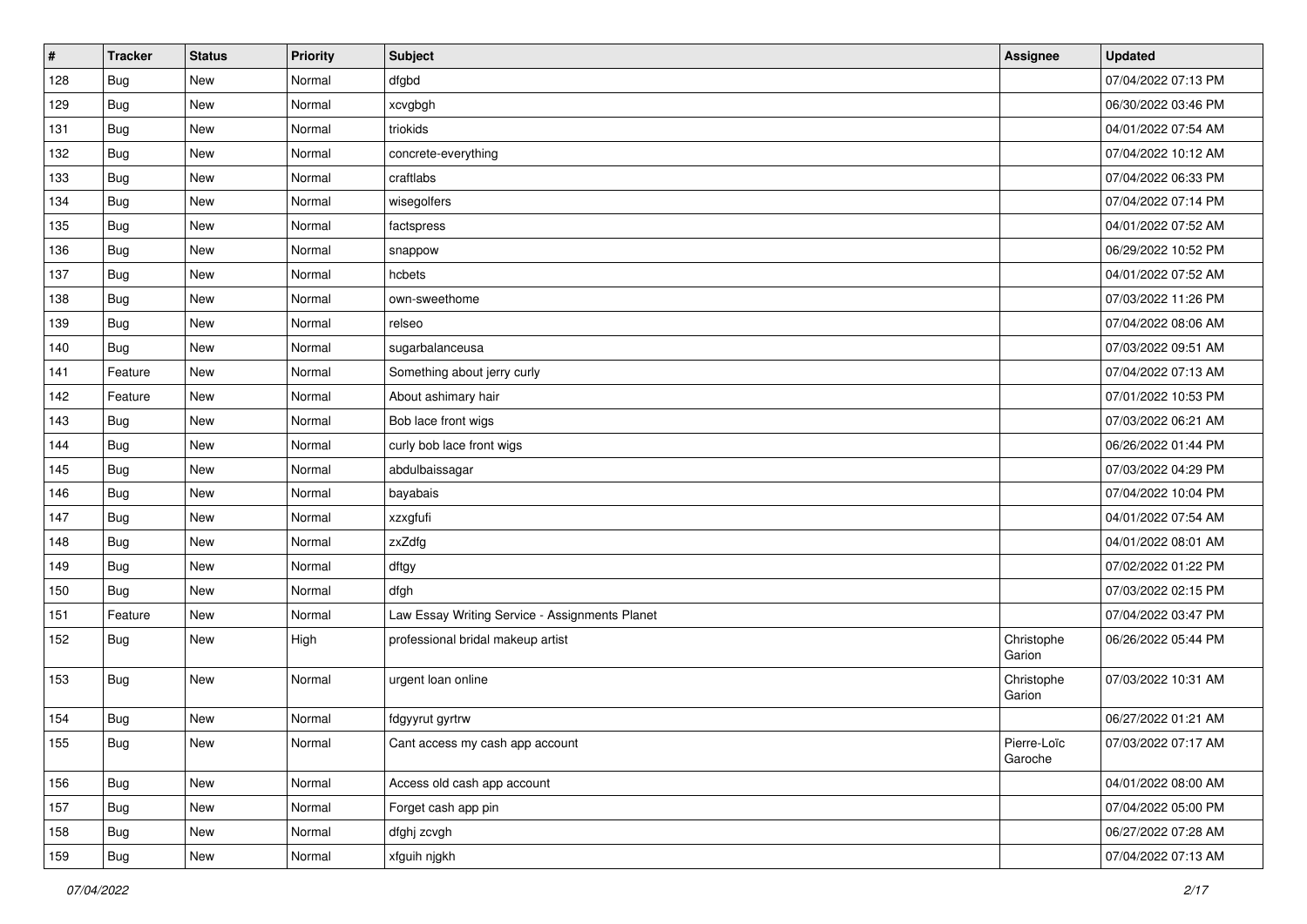| #   | <b>Tracker</b> | <b>Status</b> | <b>Priority</b> | <b>Subject</b>                                         | Assignee               | <b>Updated</b>      |
|-----|----------------|---------------|-----------------|--------------------------------------------------------|------------------------|---------------------|
| 160 | Bug            | New           | Normal          | rtyuiv wbhyu                                           |                        | 04/01/2022 07:56 AM |
| 161 | Bug            | <b>New</b>    | Normal          | dfdrtyuio                                              |                        | 07/03/2022 07:58 PM |
| 162 | <b>Bug</b>     | New           | Normal          | gfyuik9                                                | Hamza<br>Bourbouh      | 04/01/2022 08:01 AM |
| 163 | <b>Bug</b>     | <b>New</b>    | Normal          | jknjopl[                                               |                        | 04/01/2022 07:58 AM |
| 164 | <b>Bug</b>     | New           | Normal          | dfgbd                                                  |                        | 07/04/2022 08:12 AM |
| 165 | Bug            | New           | Normal          | dfgbd                                                  |                        | 04/01/2022 07:57 AM |
| 166 | Bug            | New           | Normal          | dfgbd                                                  |                        | 04/01/2022 07:57 AM |
| 167 | Bug            | New           | Normal          | instant loan without documents                         | Anonymous              | 07/02/2022 02:31 PM |
| 168 | Bug            | <b>New</b>    | Normal          | UFC 256 Live Stream Online                             |                        | 07/04/2022 03:11 PM |
| 169 | Bug            | New           | Normal          | CV Maker - UAE CV Writing Agency                       |                        | 07/04/2022 10:06 PM |
| 170 | Feature        | <b>New</b>    | Normal          | top mba colleges in bangalore                          |                        | 07/04/2022 02:46 AM |
| 171 | Feature        | New           | Normal          | loan management system                                 |                        | 07/04/2022 06:03 AM |
| 172 | Feature        | New           | Normal          | pgdm colleges in bangalore                             |                        | 06/30/2022 09:28 AM |
| 173 | Feature        | New           | Normal          | private limited company registration                   |                        | 07/02/2022 04:39 PM |
| 174 | Feature        | New           | Normal          | Digital Marketing Philadelphia                         |                        | 07/04/2022 03:52 PM |
| 175 | Feature        | New           | Normal          | All About Cash App Transfer Fail Problems              |                        | 07/04/2022 05:44 PM |
| 176 | Bug            | <b>New</b>    | Normal          | instant loan without documents                         |                        | 07/04/2022 01:28 AM |
| 177 | Feature        | New           | Normal          | HD lace silky straight human hair wig                  |                        | 04/01/2022 08:41 AM |
| 178 | Bug            | New           | Normal          | transparent lace wigs                                  |                        | 07/02/2022 11:48 PM |
| 179 | Bug            | New           | Normal          | body wave                                              |                        | 04/01/2022 08:41 AM |
| 180 | Feature        | New           | Normal          | homoeobazaar                                           |                        | 07/04/2022 09:49 PM |
| 181 | <b>Bug</b>     | New           | Normal          | <b>Healthcare Custom Writing Services</b>              |                        | 07/04/2022 03:20 PM |
| 182 | Bug            | New           | Normal          | <b>Healthcare Custom Writing Services</b>              |                        | 07/02/2022 06:37 AM |
| 183 | <b>Bug</b>     | <b>New</b>    | Normal          | Nursing Assignment Help Online                         |                        | 07/04/2022 06:15 PM |
| 184 | <b>Bug</b>     | <b>New</b>    | Normal          | <b>Affordable Business Writing Services</b>            |                        | 07/03/2022 12:08 AM |
| 185 | Bug            | New           | Normal          | Non-Plagiarized Research Writing                       |                        | 07/04/2022 01:55 AM |
| 186 | Feature        | New           | Normal          | homoeobazaar                                           |                        | 06/28/2022 04:29 PM |
| 187 | Bug            | New           | Normal          | High Quality Replic 350 V2 Carbon                      |                        | 04/01/2022 08:40 AM |
| 188 | <b>Bug</b>     | New           | Normal          | Why are university students buying assignments online? | Pierre-Loïc<br>Garoche | 07/04/2022 09:16 PM |
| 189 | Bug            | New           | Normal          | <b>College Biology Writing Services</b>                |                        | 07/03/2022 03:15 PM |
| 190 | Bug            | New           | Normal          | All About Cash App Transfer Fail Problems              |                        | 07/04/2022 02:50 PM |
| 191 | Bug            | New           | Normal          | <b>B2B Branding</b>                                    |                        | 07/02/2022 07:53 AM |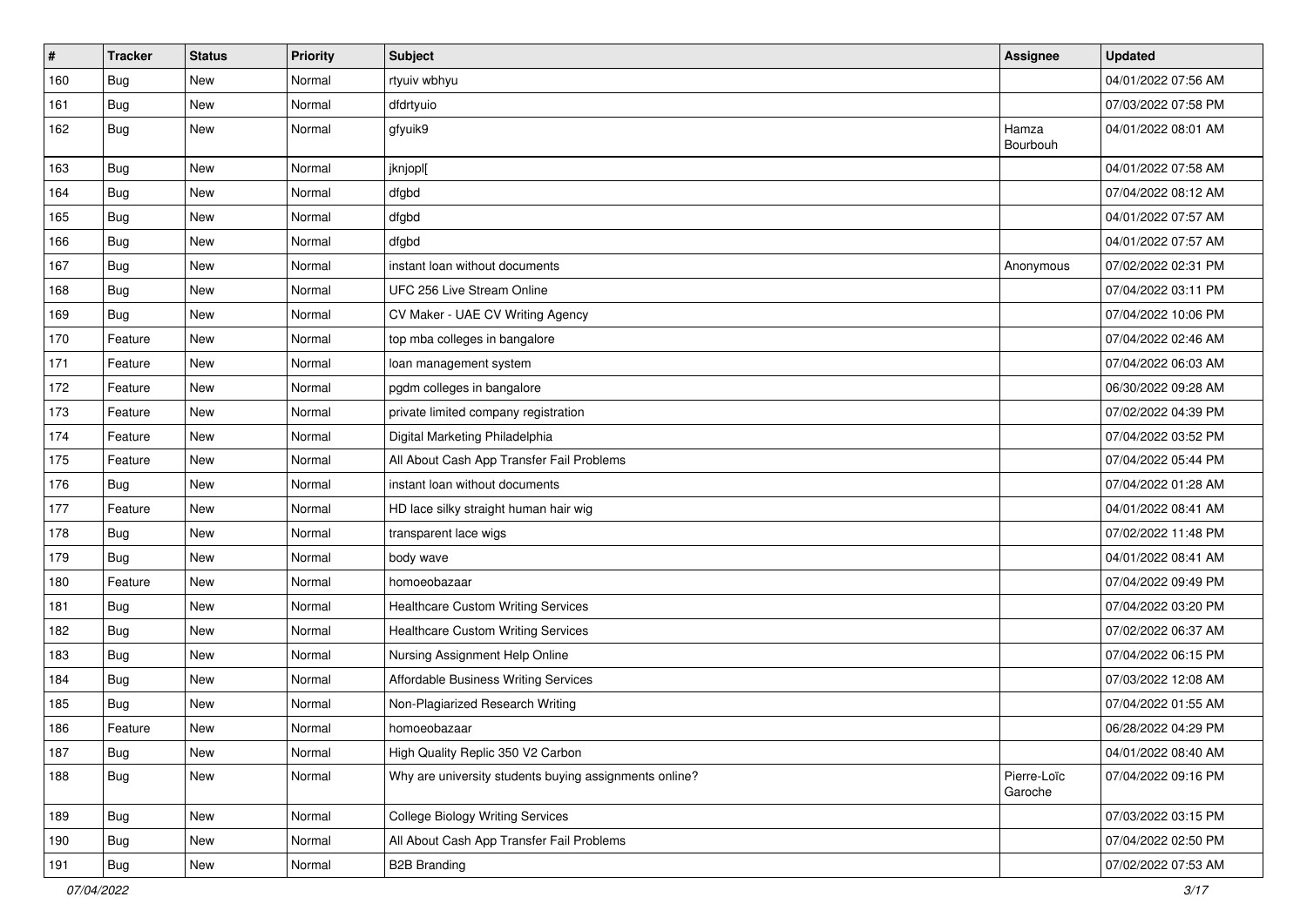| $\#$ | <b>Tracker</b> | <b>Status</b> | <b>Priority</b> | Subject                                                                                                         | <b>Assignee</b>        | <b>Updated</b>      |
|------|----------------|---------------|-----------------|-----------------------------------------------------------------------------------------------------------------|------------------------|---------------------|
| 192  | Bug            | New           | Normal          | The code Caffe                                                                                                  |                        | 05/09/2022 10:16 AM |
| 193  | <b>Bug</b>     | <b>New</b>    | Normal          | 18% Discount on Homeopathic medicines                                                                           |                        | 07/03/2022 01:02 PM |
| 194  | <b>Bug</b>     | New           | Normal          | lace closure wigs                                                                                               |                        | 07/04/2022 02:23 PM |
| 195  | Bug            | New           | Normal          | homoeobazaar                                                                                                    |                        | 04/01/2022 08:23 AM |
| 196  | <b>Bug</b>     | <b>New</b>    | Normal          | Homoeobazaar For Homeopathy Medicines                                                                           |                        | 07/03/2022 01:07 AM |
| 197  | <b>Bug</b>     | New           | Normal          | SBL JABORANDI PLUS HAIR OIL - COMPLETE SCALP CARE (100ML)                                                       |                        | 07/04/2022 02:47 PM |
| 198  | <b>Bug</b>     | <b>New</b>    | Normal          | DR. RECKEWEG R42 (HAEMOVENIN) (22ML)                                                                            |                        | 07/04/2022 09:20 AM |
| 199  | <b>Bug</b>     | New           | Normal          | SBL CLEARSTONE DROPS (30ML)                                                                                     |                        | 04/01/2022 08:23 AM |
| 200  | Bug            | New           | Normal          | uiopilo                                                                                                         |                        | 07/04/2022 03:44 AM |
| 201  | <b>Bug</b>     | New           | Normal          | closure wig                                                                                                     |                        | 07/04/2022 03:28 PM |
| 202  | <b>Bug</b>     | New           | Normal          | blonde wig                                                                                                      |                        | 07/03/2022 04:47 AM |
| 203  | Bug            | New           | Low             | Airport Taxi Guildford                                                                                          | Anonymous              | 06/26/2022 06:03 PM |
| 204  | Feature        | New           | Normal          | New Car Tyres                                                                                                   |                        | 04/01/2022 08:40 AM |
| 205  | <b>Bug</b>     | New           | Low             | Mens Designer Glasses                                                                                           |                        | 07/04/2022 08:54 PM |
| 206  | Bug            | New           | Low             | <b>Cheap Electric Bikes</b>                                                                                     |                        | 07/02/2022 07:46 AM |
| 207  | Feature        | New           | Low             | real estate lead conversion                                                                                     |                        | 07/02/2022 01:13 PM |
| 208  | Bug            | New           | Normal          | Why Cash app won't let me send money if scammed?                                                                |                        | 04/01/2022 08:54 AM |
| 209  | Bug            | New           | Normal          | Neglect to access old Cash App account considering message notice issue? Contact help.                          |                        | 07/04/2022 06:30 PM |
| 210  | Bug            | New           | Normal          | Issue with check symbol in Cash App? Dial assist number with calling Cash App customer service phone<br>number. |                        | 06/30/2022 01:52 PM |
| 211  | Bug            | New           | Normal          | Problem in Cash App rebate? Call Cash App customer service number for help.                                     |                        | 07/04/2022 01:48 PM |
| 212  | Feature        | New           | Normal          | How good is the market for gaming mobile apps at the moment?                                                    |                        | 05/17/2022 11:09 AM |
| 213  | Bug            | New           | Normal          | fix HP Notebook Missing Operating System Error Message                                                          |                        | 04/01/2022 08:53 AM |
| 214  | Feature        | New           | Normal          | Five Christmas Apps For Apple Users                                                                             |                        | 07/04/2022 11:35 AM |
| 215  | <b>Bug</b>     | New           | Normal          | How For Top Level Cell Phone For You                                                                            |                        | 06/27/2022 09:19 PM |
| 216  | Feature        | New           | High            | Barry Keoghan                                                                                                   | Pierre-Loïc<br>Garoche | 07/03/2022 11:43 PM |
| 217  | <b>Bug</b>     | <b>New</b>    | Normal          | How this service matter most?                                                                                   |                        | 07/01/2022 03:35 PM |
| 218  | Bug            | New           | Normal          | Popular Educational trends                                                                                      |                        | 07/04/2022 10:31 PM |
| 219  | Bug            | New           | Normal          | Free Ringtones for Cell Phones.                                                                                 |                        | 07/04/2022 10:18 PM |
| 220  | Feature        | New           | Normal          | essay writing services                                                                                          |                        | 06/26/2022 04:55 PM |
| 221  | Bug            | New           | Normal          | The Best APk                                                                                                    |                        | 04/01/2022 08:49 AM |
| 222  | Bug            | New           | Normal          | Social Profile links                                                                                            |                        | 07/04/2022 01:09 PM |
| 223  | <b>Bug</b>     | New           | Normal          | WhatsApp Plus: Download, Update and Themes                                                                      |                        | 07/03/2022 01:07 PM |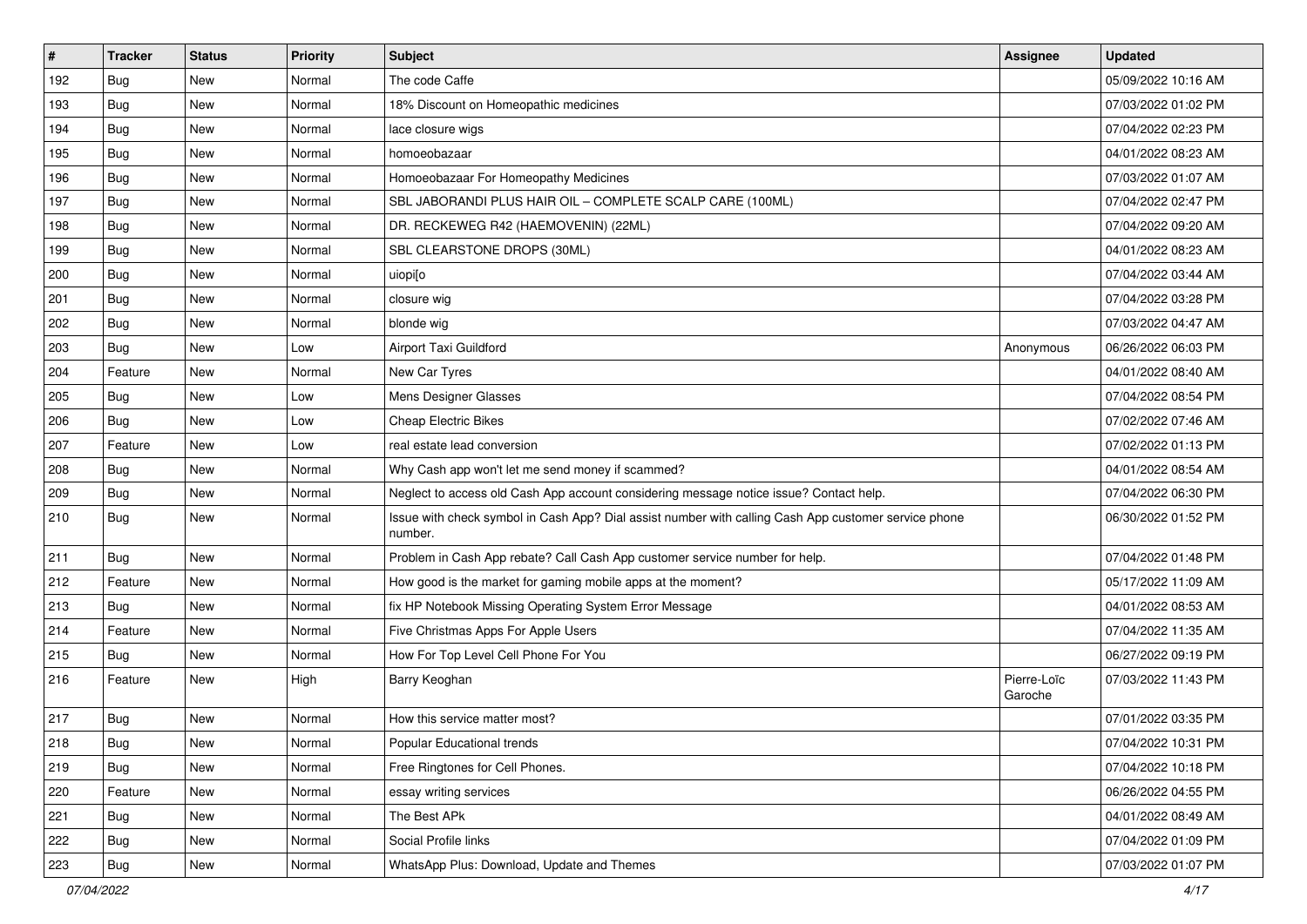| #   | <b>Tracker</b> | <b>Status</b> | <b>Priority</b> | Subject                                                                  | Assignee               | <b>Updated</b>      |
|-----|----------------|---------------|-----------------|--------------------------------------------------------------------------|------------------------|---------------------|
| 224 | Feature        | New           | Normal          | Instant Personal Loan                                                    | Pierre-Loïc<br>Garoche | 06/28/2022 04:40 PM |
| 225 | <b>Bug</b>     | <b>New</b>    | Normal          | instant personal loan                                                    |                        | 07/03/2022 12:46 AM |
| 226 | <b>Bug</b>     | <b>New</b>    | Normal          | How to find reliable service reviews                                     | Anonymous              | 04/01/2022 08:46 AM |
| 227 | Bug            | <b>New</b>    | Normal          | Cash App Help & Solutions - Here You Will Get Better Assistance          |                        | 06/25/2022 11:21 PM |
| 228 | Bug            | <b>New</b>    | Normal          | Why Does Cash App Transaction Failed? - Here Is the Answer               |                        | 07/04/2022 11:40 AM |
| 229 | Feature        | <b>New</b>    | Normal          | How To Delete Cash App Account? - Check Out the Steps In Detail          |                        | 06/28/2022 07:06 PM |
| 230 | Bug            | New           | Normal          | Add Money To Cash App Card - Auto Cash Apps                              |                        | 07/02/2022 12:57 AM |
| 231 | <b>Bug</b>     | New           | Normal          | Is the ringtone download difficult or not?                               | Pierre-Loïc<br>Garoche | 07/04/2022 05:42 PM |
| 232 | <b>Bug</b>     | <b>New</b>    | Normal          | FM whatsapp messaging app.                                               |                        | 06/27/2022 10:04 AM |
| 233 | <b>Bug</b>     | <b>New</b>    | Normal          | Anauthorsway.com: My User Experience                                     |                        | 06/27/2022 12:02 PM |
| 234 | <b>Bug</b>     | <b>New</b>    | Normal          | My Personal Experience With the College Writing Services                 |                        | 07/04/2022 05:32 PM |
| 235 | Bug            | <b>New</b>    | Low             | HP Printer Assistant Software   Download & Install HP Assistant          |                        | 07/04/2022 06:32 PM |
| 236 | <b>Bug</b>     | <b>New</b>    | Normal          | HP Printer Assistant Software   Download & Install HP Assistant          |                        | 04/01/2022 08:16 AM |
| 237 | Feature        | New           | Normal          | HP Printer Assistant Software   Download & Install HP Assistant          |                        | 07/04/2022 04:25 PM |
| 238 | <b>Bug</b>     | <b>New</b>    | Low             | HP Printer Assistant Software   Download & Install HP Assistant          |                        | 04/01/2022 08:16 AM |
| 239 | Bug            | <b>New</b>    | Normal          | Algunas características más de Choices MOD APK                           |                        | 07/04/2022 06:59 PM |
| 240 | Feature        | <b>New</b>    | Normal          | Juego interesante de Dragon Ball Legends MOD APK                         |                        | 07/04/2022 06:19 PM |
| 241 | Feature        | <b>New</b>    | Normal          | How to get a complete solution of Big Ideas Math Answers?                |                        | 04/01/2022 08:15 AM |
| 242 | Feature        | New           | Normal          | Descripción de Torque Pro MOD APK para Android                           |                        | 07/04/2022 04:46 AM |
| 243 | Feature        | <b>New</b>    | Normal          | Reconstruir la pandilla de la mafia en Gangstar Vegas MOD APK            |                        | 07/04/2022 05:50 AM |
| 244 | Bug            | <b>New</b>    | Normal          | Quels sont les avantages des stations de radio en ligne.                 |                        | 07/04/2022 09:47 PM |
| 245 | <b>Bug</b>     | <b>New</b>    | Normal          | Write My Essay For Me Cheap                                              |                        | 07/02/2022 10:31 PM |
| 246 | <b>Bug</b>     | <b>New</b>    | Normal          | The Beast App                                                            |                        | 07/03/2022 03:48 PM |
| 247 | <b>Bug</b>     | New           | Normal          | best 4 Channel Amp                                                       |                        | 07/03/2022 04:59 PM |
| 248 | <b>Bug</b>     | <b>New</b>    | Normal          | Mobile ringtones and attractiveness ringtones                            |                        | 07/04/2022 03:59 PM |
| 249 | <b>Bug</b>     | <b>New</b>    | Normal          | Steps to Activate Cash App Card in Less then 2 Minutes - Get Information | Pierre-Loïc<br>Garoche | 06/21/2022 07:52 PM |
| 250 | Bug            | New           | Normal          | Reviews of phone ringtones                                               |                        | 07/02/2022 07:08 PM |
| 251 | <b>Bug</b>     | New           | Normal          | All About Cash App Transfer Fail Problems                                | Pierre-Loïc<br>Garoche | 07/04/2022 07:45 PM |
| 252 | <b>Bug</b>     | New           | Normal          | Samsung U600 - Is Essential Business And Personal Phone                  |                        | 04/04/2022 04:45 AM |
| 253 | <b>Bug</b>     | New           | Normal          | Florence Lawrence                                                        |                        | 07/03/2022 11:08 AM |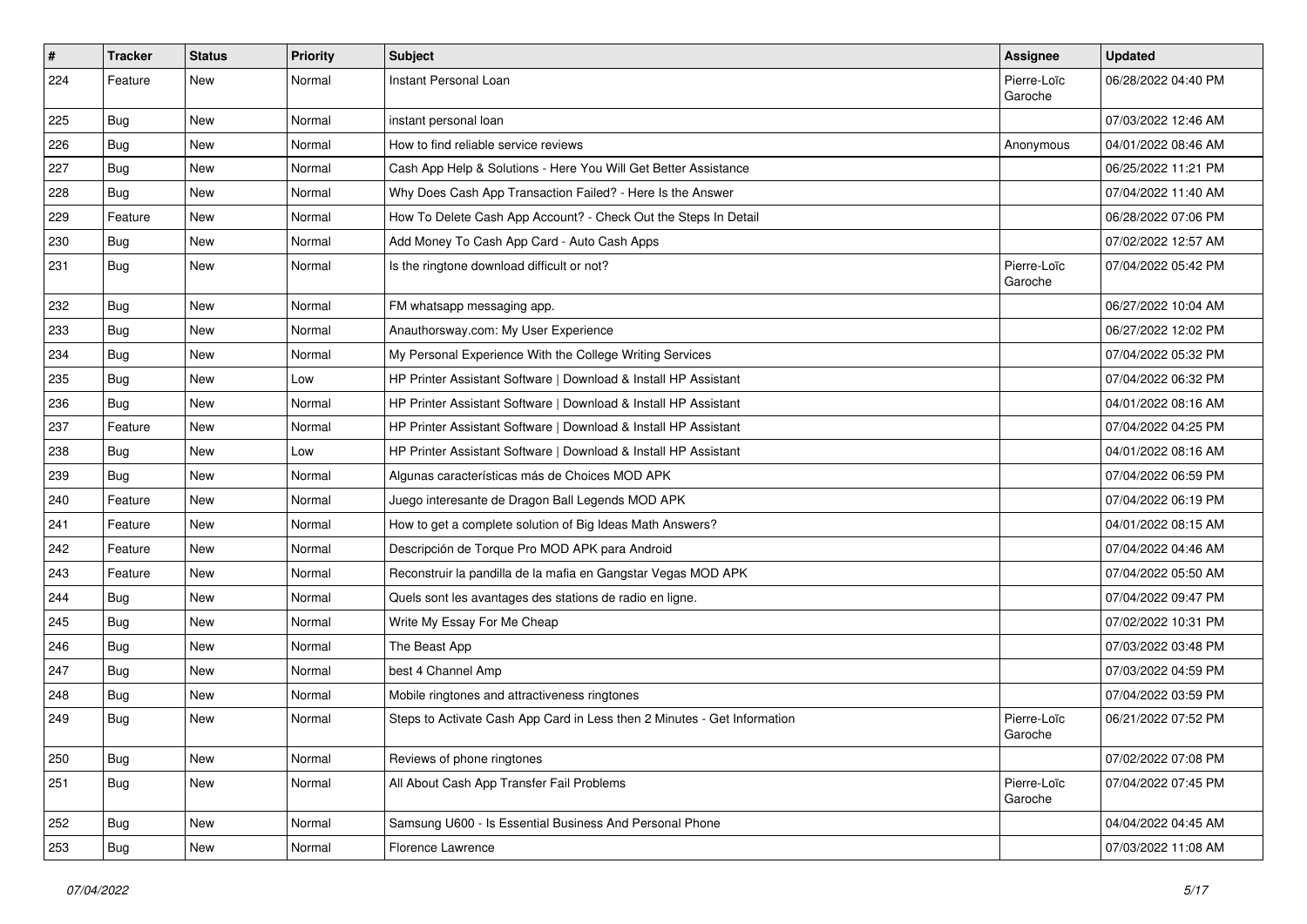| $\#$ | <b>Tracker</b> | <b>Status</b> | <b>Priority</b> | Subject                                                             | <b>Assignee</b>        | <b>Updated</b>      |
|------|----------------|---------------|-----------------|---------------------------------------------------------------------|------------------------|---------------------|
| 254  | Feature        | New           | Normal          | best ayurvedic treatment for psoriasis                              |                        | 04/01/2022 08:13 AM |
| 255  | Feature        | New           | Normal          | best doctor for psoriasis                                           |                        | 07/04/2022 06:33 AM |
| 256  | Bug            | New           | Normal          | <b>Fake Travis Scott Shoes</b>                                      |                        | 04/01/2022 08:12 AM |
| 257  | Bug            | New           | Normal          | Best latte machines                                                 |                        | 07/04/2022 01:54 PM |
| 258  | <b>Bug</b>     | New           | Normal          | Fake Nike Dunk High AMBUSH Deep Royal                               |                        | 07/04/2022 12:53 PM |
| 259  | Bug            | New           | Normal          | call center services                                                |                        | 07/04/2022 04:03 AM |
| 260  | <b>Bug</b>     | <b>New</b>    | Normal          | Web Design Services Near Me                                         |                        | 07/03/2022 07:23 AM |
| 261  | <b>Bug</b>     | New           | Normal          | Ringtone Downloads - Easy Ways Come Up With Your Own Ringtones      |                        | 07/04/2022 12:44 PM |
| 262  | Bug            | New           | Normal          | It this true to dealing Wuth                                        |                        | 07/04/2022 01:21 AM |
| 263  | Feature        | New           | Normal          | Wrecked Car Is Nothing But A Worthless                              | Pierre-Loïc<br>Garoche | 07/04/2022 06:49 PM |
| 264  | <b>Bug</b>     | New           | Normal          | We Buy Your Unwanted Car                                            | Corentin<br>Lauverjat  | 07/03/2022 10:25 AM |
| 265  | Bug            | New           | Normal          | 3 Faq's On Downloading To Your Apple Ipod                           |                        | 07/04/2022 11:04 AM |
| 267  | <b>Bug</b>     | <b>New</b>    | Normal          | How To Use Internet Radio Services To Listen To Your Favorite Songs |                        | 07/04/2022 02:40 PM |
| 268  | Bug            | New           | Normal          | Fashioni                                                            |                        | 04/01/2022 08:20 AM |
| 269  | Bug            | New           | Normal          | Is there such a site for app design?                                | Anonymous              | 07/04/2022 05:44 PM |
| 270  | <b>Bug</b>     | New           | Normal          | Logo Mansion                                                        | Christophe<br>Garion   | 04/01/2022 08:20 AM |
| 271  | Feature        | New           | Normal          | Fashion                                                             |                        | 07/02/2022 01:43 PM |
| 272  | Feature        | New           | Normal          | Fashion                                                             |                        | 06/27/2022 03:53 PM |
| 273  | Bug            | New           | High            | assignment help online                                              |                        | 04/01/2022 08:17 AM |
| 274  | Bug            | New           | Normal          | How AI is transforming coupon marketing campaigns?                  | Anonymous              | 06/27/2022 01:54 PM |
| 275  | <b>Bug</b>     | New           | Normal          | Activate Cash App Card With Or Without QR - Step By Step Guide      | Pierre-Loïc<br>Garoche | 07/04/2022 07:44 PM |
| 276  | Feature        | New           | Normal          | Nike Dunks Replica                                                  |                        | 04/01/2022 08:19 AM |
| 277  | Feature        | New           | Normal          | Nike Dunks Replica                                                  |                        | 04/01/2022 08:19 AM |
| 278  | <b>Bug</b>     | New           | Normal          | Cash App Help & Solutions - Here You Will Get Better Assistance     |                        | 07/04/2022 04:30 AM |
| 279  | <b>Bug</b>     | New           | High            | What is an essential feature of an internal communications app?     |                        | 07/04/2022 07:31 AM |
| 280  | <b>Bug</b>     | New           | Normal          | Pacific Web Design                                                  |                        | 07/04/2022 05:52 PM |
| 281  | Feature        | New           | Normal          | what are the types of Ringtones?                                    | Anonymous              | 07/04/2022 06:00 PM |
| 282  | <b>Bug</b>     | New           | Normal          | Activate Cash App Card: Learn Simple Steps & Fix Errors             |                        | 07/04/2022 05:46 PM |
| 283  | <b>Bug</b>     | New           | Normal          | Cash App To PayPal Transfer Money - Check Out The Steps Here        |                        | 04/01/2022 08:17 AM |
| 284  | <b>Bug</b>     | New           | Normal          | All About Cash App Transfer Fail Problems                           |                        | 07/03/2022 05:22 PM |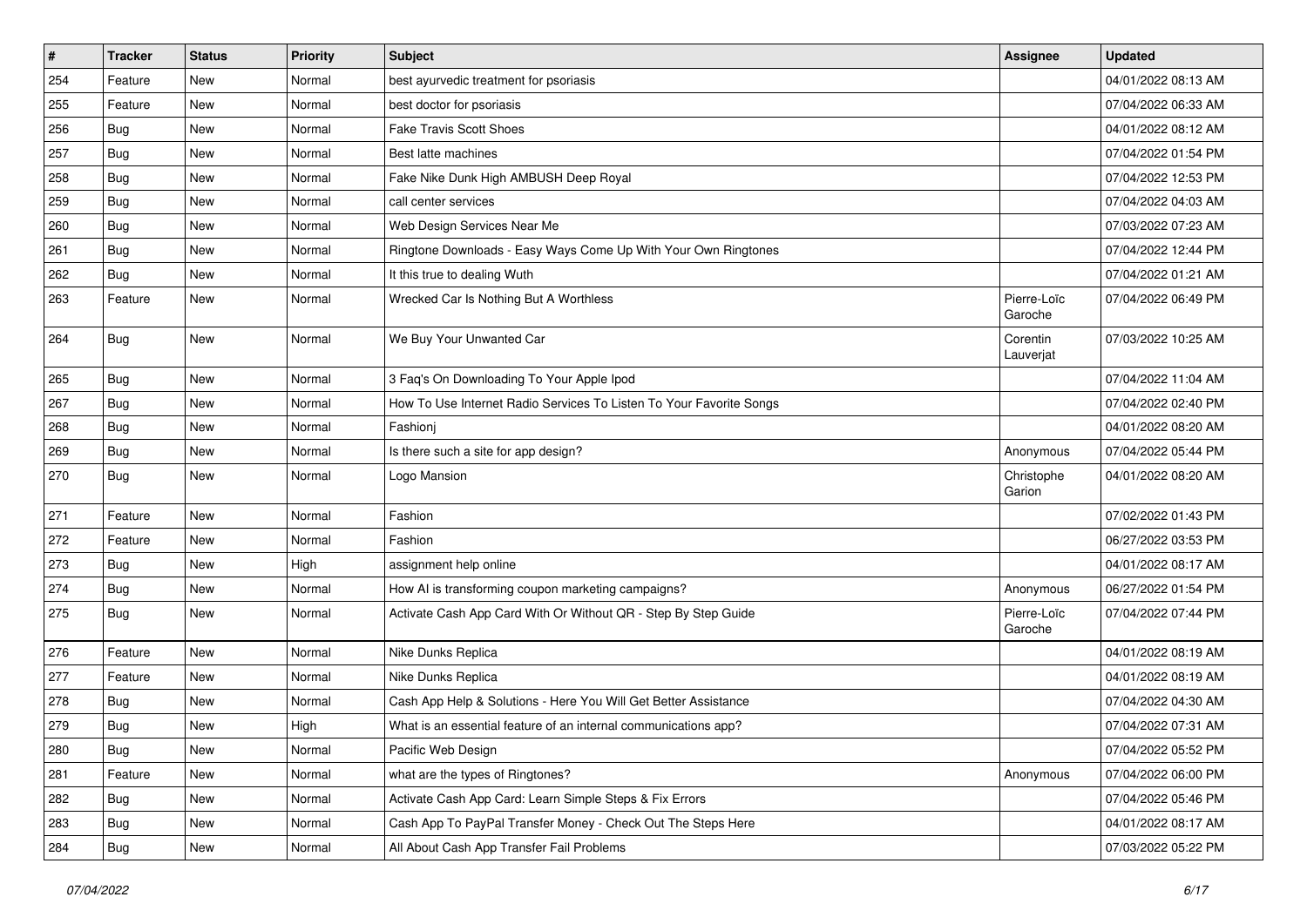| #   | <b>Tracker</b> | <b>Status</b> | <b>Priority</b> | Subject                                                        | Assignee  | <b>Updated</b>      |
|-----|----------------|---------------|-----------------|----------------------------------------------------------------|-----------|---------------------|
| 285 | <b>Bug</b>     | New           | Normal          | Have you ever written an essay?                                |           | 07/03/2022 06:16 AM |
| 286 | <b>Bug</b>     | <b>New</b>    | Normal          | All About Cash App Transfer Fail Problems                      |           | 04/01/2022 07:49 AM |
| 287 | Bug            | New           | Normal          | Make shopping easier                                           |           | 04/01/2022 08:41 AM |
| 288 | Bug            | New           | Normal          | Make shopping easier                                           |           | 04/01/2022 07:56 AM |
| 289 | <b>Bug</b>     | New           | Normal          | Recover Yahoo Mail Forgotten Password - Explore Kanata Chinese |           | 07/04/2022 02:30 AM |
| 292 | <b>Bug</b>     | New           | Normal          | Venmo to Cash App Transfer Of Money- Explore Here              |           | 07/04/2022 05:20 PM |
| 293 | Bug            | New           | Immediate       | <b>CMT Direct Wix</b>                                          | Anonymous | 04/01/2022 07:21 AM |
| 295 | Bug            | New           | Normal          | Headliner Repair Services in Jonesboro GA                      |           | 04/01/2022 07:21 AM |
| 296 | Bug            | New           | Normal          | Window Tinting Services in Jonesboro GA                        |           | 04/01/2022 07:21 AM |
| 297 | <b>Bug</b>     | New           | Normal          | Auto Lighting Installation Services in Norcross GA             |           | 04/01/2022 07:21 AM |
| 298 | <b>Bug</b>     | New           | Normal          | Car Stereo Installation Services in Norcross GA                |           | 04/01/2022 07:20 AM |
| 299 | Bug            | New           | Normal          | Brake Caliper Painting Services in Norcross GA                 |           | 04/01/2022 07:20 AM |
| 300 | Bug            | New           | Normal          | Wheels Powder Coating Services in Norcross GA                  |           | 04/15/2022 01:45 PM |
| 301 | Bug            | New           | Normal          | Vehicle Electronics Services in Norcross GA                    |           | 04/01/2022 07:18 AM |
| 302 | <b>Bug</b>     | New           | Normal          | Auto Electrical Repair Services in Norcross GA                 |           | 07/04/2022 04:34 PM |
| 303 | Bug            | New           | Normal          | Car Wrapping Services in Norcross GA                           |           | 04/01/2022 07:22 AM |
| 304 | Bug            | New           | Normal          | Keyless Entry Services in Norcross GA                          |           | 04/01/2022 07:19 AM |
| 305 | <b>Bug</b>     | New           | Normal          | Headliner Repair Services in Norcross GA                       |           | 04/01/2022 07:19 AM |
| 306 | Bug            | New           | Normal          | Window Tinting Services in Norcross GA                         |           | 04/01/2022 07:19 AM |
| 307 | <b>Bug</b>     | New           | Normal          | Carpet Cleaning Services in Virginia Beach VA                  |           | 04/01/2022 07:19 AM |
| 308 | <b>Bug</b>     | New           | Normal          | Carpet Repairing Services in Virginia Beach VA                 |           | 04/01/2022 07:19 AM |
| 309 | Bug            | New           | Normal          | Stain Removal Services in Virginia Beach VA                    |           | 04/01/2022 07:19 AM |
| 310 | <b>Bug</b>     | New           | Normal          | Mattress Cleaning Services in Virginia Beach VA                |           | 06/26/2022 04:33 AM |
| 311 | <b>Bug</b>     | New           | Normal          | Odor Removal Services in Virginia Beach VA                     |           | 04/01/2022 07:19 AM |
| 312 | Bug            | New           | Normal          | Stain Protection Services in Virginia Beach VA                 |           | 07/04/2022 08:28 PM |
| 313 | Bug            | New           | Normal          | Water Extraction Services in Virginia Beach VA                 |           | 07/04/2022 04:06 AM |
| 314 | Bug            | New           | Normal          | Water Extraction Services in Virginia Beach VA                 |           | 04/01/2022 07:25 AM |
| 315 | <b>Bug</b>     | New           | Normal          | Dissertation help UK                                           |           | 07/02/2022 08:51 AM |
| 316 | Bug            | New           | Normal          | Finden Sie den besten Klingelton für Ihr Telefon               |           | 07/04/2022 09:17 AM |
| 317 | <b>Bug</b>     | New           | Normal          | Eco/Green Cleaning Services in Virginia Beach VA               |           | 07/02/2022 12:39 PM |
| 318 | <b>Bug</b>     | New           | Normal          | Mold Removal Services in Virginia Beach VA                     |           | 04/01/2022 07:27 AM |
| 319 | <b>Bug</b>     | New           | Normal          | Steam Cleaning Services in Virginia Beach VA                   |           | 04/01/2022 07:27 AM |
| 320 | <b>Bug</b>     | New           | Normal          | Emergency Cleaning Services in Virginia Beach VA               |           | 04/01/2022 07:27 AM |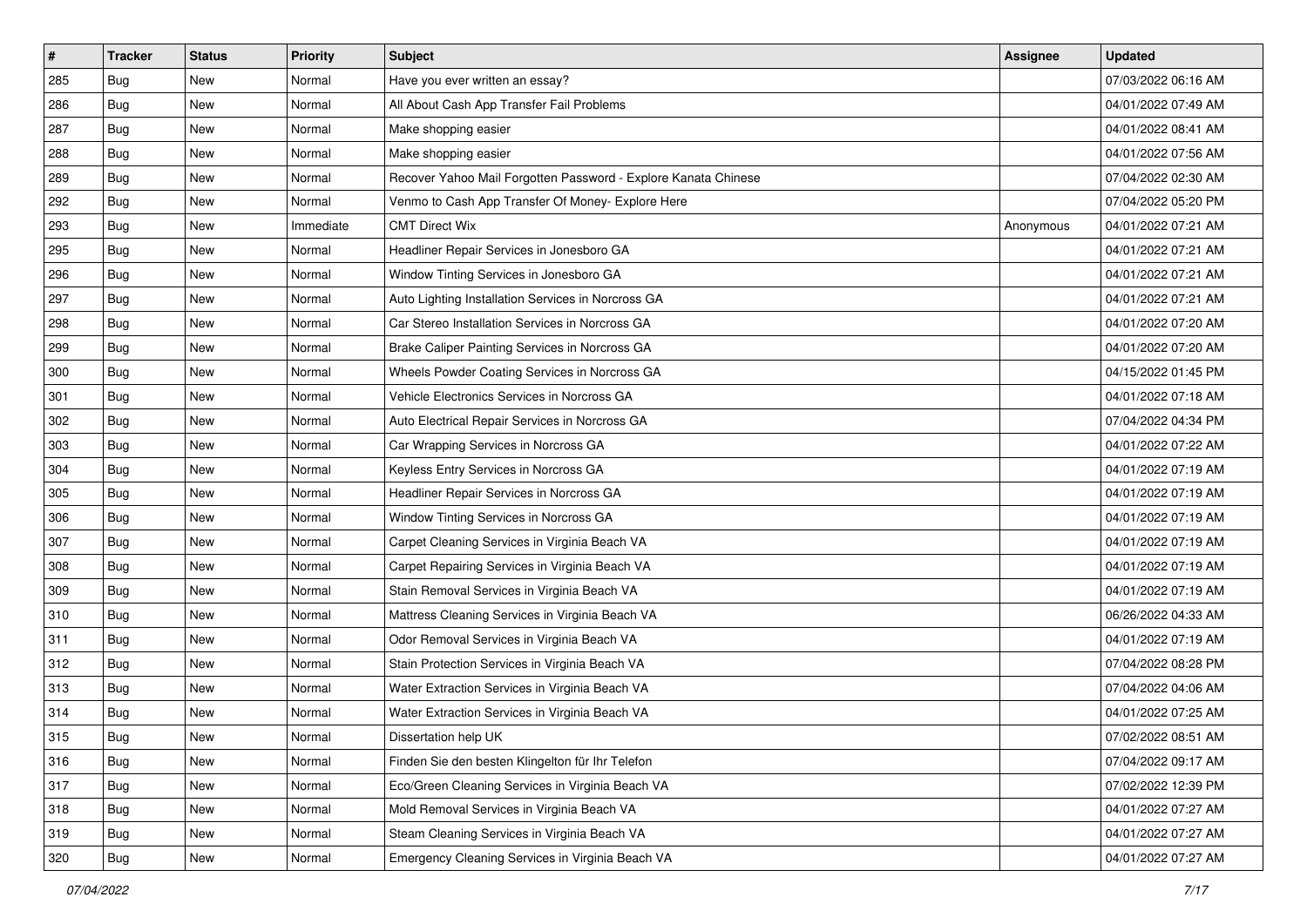| #   | <b>Tracker</b> | <b>Status</b> | <b>Priority</b> | <b>Subject</b>                                        | Assignee | <b>Updated</b>      |
|-----|----------------|---------------|-----------------|-------------------------------------------------------|----------|---------------------|
| 321 | <b>Bug</b>     | New           | Normal          | Tile & Grout Cleaning Services in Virginia Beach VA   |          | 07/03/2022 08:08 AM |
| 322 | <b>Bug</b>     | New           | Normal          | Rug Cleaning Services in Virginia Beach VA            |          | 04/01/2022 07:26 AM |
| 323 | Bug            | New           | Normal          | Car Upholstery Cleaning Services in Virginia Beach VA |          | 04/01/2022 07:26 AM |
| 324 | Bug            | New           | Normal          | Upholstery Cleaning Services in Virginia Beach VA     |          | 04/01/2022 07:26 AM |
| 325 | <b>Bug</b>     | New           | Normal          | Carpet Cleaning Services in Norfolk VA                |          | 04/01/2022 07:26 AM |
| 326 | <b>Bug</b>     | New           | Normal          | Carpet Repairing Services in Norfolk VA               |          | 04/01/2022 07:26 AM |
| 327 | Bug            | New           | Normal          | Stain Removal Services in Norfolk VA                  |          | 04/01/2022 07:26 AM |
| 328 | Bug            | New           | Normal          | Mattress Cleaning Services in Norfolk VA              |          | 04/01/2022 07:26 AM |
| 329 | Bug            | New           | Normal          | Odor Removal Services in Norfolk VA                   |          | 04/01/2022 07:22 AM |
| 330 | <b>Bug</b>     | New           | Normal          | Stain Protection Services in Norfolk VA               |          | 04/01/2022 07:26 AM |
| 331 | <b>Bug</b>     | New           | Normal          | Water Extraction Services in Norfolk VA               |          | 07/04/2022 06:05 AM |
| 332 | Bug            | New           | Normal          | Eco/Green Cleaning Services in Norfolk VA             |          | 04/01/2022 07:25 AM |
| 333 | <b>Bug</b>     | New           | Normal          | Mold Removal Services in Norfolk VA                   |          | 07/04/2022 05:30 AM |
| 334 | Bug            | New           | Normal          | Steam Cleaning Services in Norfolk VA                 |          | 04/01/2022 07:25 AM |
| 335 | <b>Bug</b>     | New           | Normal          | Emergency Cleaning Services in Norfolk VA             |          | 04/01/2022 07:24 AM |
| 336 | Bug            | New           | Normal          | Tile & Grout Cleaning Services in Norfolk VA          |          | 07/04/2022 08:59 PM |
| 337 | Bug            | New           | Normal          | Rug Cleaning Services in Norfolk VA                   |          | 04/01/2022 07:23 AM |
| 338 | <b>Bug</b>     | New           | Normal          | Car Upholstery Cleaning Services in Norfolk VA        |          | 04/01/2022 07:23 AM |
| 339 | <b>Bug</b>     | New           | Normal          | Upholstery Cleaning Services in Norfolk VA            |          | 06/17/2022 04:36 AM |
| 340 | <b>Bug</b>     | New           | Normal          | Carpet Cleaning Services in Chesapeake VA             |          | 04/01/2022 07:23 AM |
| 341 | Bug            | New           | Normal          | Carpet Repairing Services in Chesapeake VA            |          | 04/01/2022 07:23 AM |
| 342 | Bug            | New           | Normal          | Stain Removal Services in Chesapeake VA               |          | 04/01/2022 07:22 AM |
| 343 | <b>Bug</b>     | New           | Normal          | Mattress Cleaning Services in Chesapeake VA           |          | 04/01/2022 07:16 AM |
| 344 | <b>Bug</b>     | New           | Normal          | Odor Removal Services in Chesapeake VA                |          | 07/04/2022 02:02 AM |
| 345 | Bug            | New           | Normal          | Stain Protection Services in Chesapeake VA            |          | 07/04/2022 12:29 PM |
| 346 | Bug            | New           | Normal          | Water Extraction Services in Chesapeake VA            |          | 04/01/2022 07:15 AM |
| 347 | <b>Bug</b>     | New           | Normal          | Eco/Green Cleaning Services in Chesapeake VA          |          | 07/04/2022 12:22 PM |
| 348 | <b>Bug</b>     | New           | Normal          | Mold Removal Services in Chesapeake VA                |          | 06/28/2022 12:53 AM |
| 349 | <b>Bug</b>     | New           | Normal          | Steam Cleaning Services in Chesapeake VA              |          | 04/01/2022 07:14 AM |
| 350 | <b>Bug</b>     | New           | Normal          | Emergency Cleaning Services in Chesapeake VA          |          | 04/01/2022 07:14 AM |
| 351 | <b>Bug</b>     | New           | Normal          | Emergency Cleaning Services in Chesapeake VA          |          | 04/01/2022 07:14 AM |
| 352 | <b>Bug</b>     | New           | Normal          | Tile & Grout Cleaning Services in Chesapeake VA       |          | 07/03/2022 04:58 AM |
| 353 | <b>Bug</b>     | New           | Normal          | Rug Cleaning Services in Chesapeake VA                |          | 04/01/2022 07:14 AM |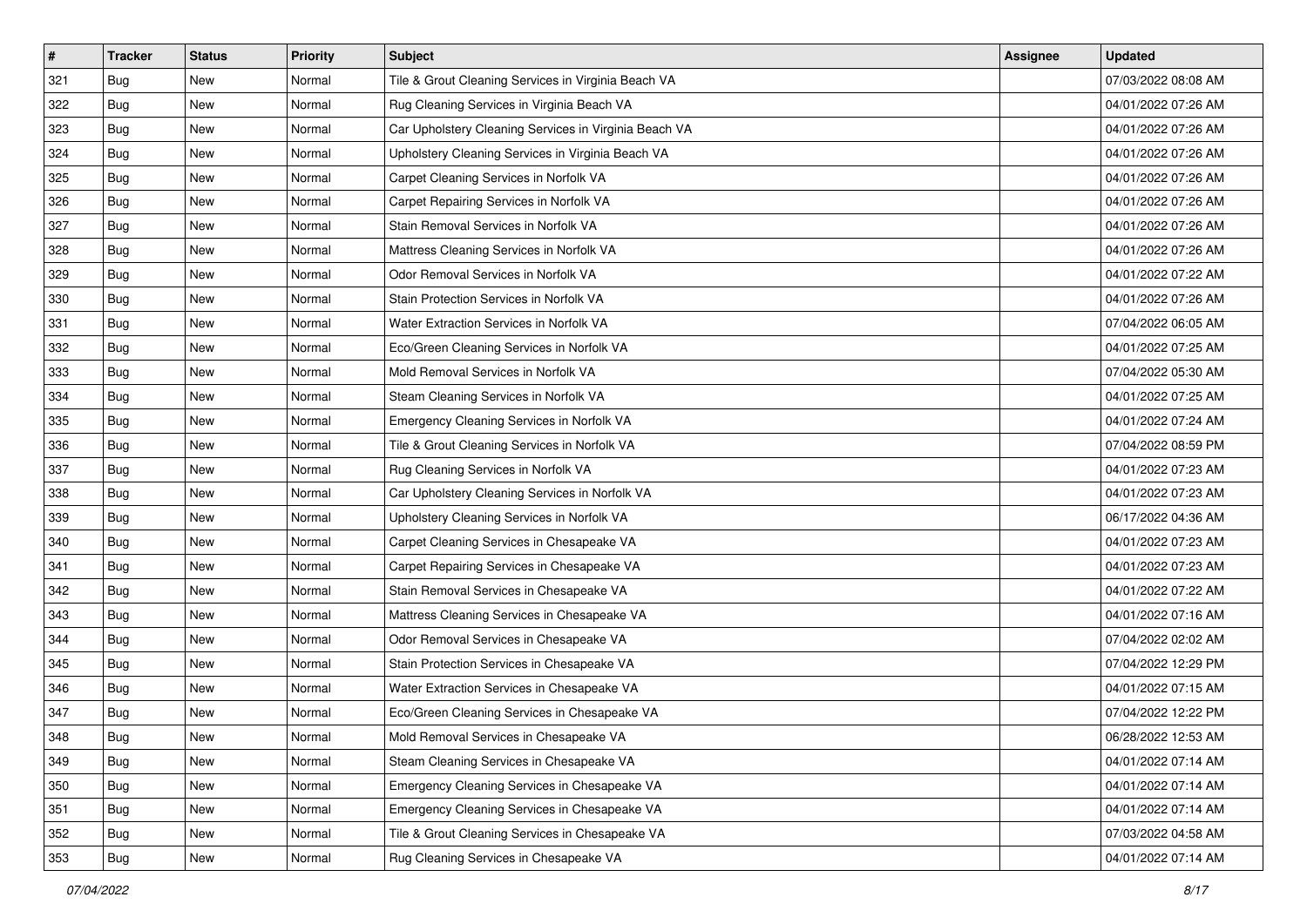| $\sharp$ | <b>Tracker</b> | <b>Status</b> | <b>Priority</b> | <b>Subject</b>                                     | Assignee | <b>Updated</b>      |
|----------|----------------|---------------|-----------------|----------------------------------------------------|----------|---------------------|
| 354      | Bug            | New           | Normal          | Car Upholstery Cleaning Services in Chesapeake VA  |          | 04/01/2022 07:14 AM |
| 355      | Bug            | New           | Normal          | Upholstery Cleaning Services in Chesapeake VA      |          | 04/01/2022 07:14 AM |
| 356      | Bug            | New           | Normal          | Moving Services in Baltimore MD                    |          | 04/01/2022 07:13 AM |
| 357      | Bug            | New           | Normal          | Furniture Assembly Services in Baltimore MD        |          | 04/01/2022 07:12 AM |
| 358      | Bug            | New           | Normal          | Office Moving Services in Baltimore MD             |          | 04/01/2022 07:13 AM |
| 359      | Bug            | New           | Normal          | Local Moving Services in Baltimore MD              |          | 04/01/2022 07:15 AM |
| 360      | Bug            | New           | Normal          | Auto Transport Services in Baltimore MD            |          | 04/01/2022 07:13 AM |
| 361      | Bug            | New           | Normal          | Junk Removal Services in Baltimore MD              |          | 04/01/2022 07:13 AM |
| 362      | Bug            | New           | Normal          | Moving Services in Washington DC                   |          | 04/01/2022 07:13 AM |
| 363      | Bug            | New           | Normal          | Furniture Assembly Services in Washington DC       |          | 04/01/2022 07:13 AM |
| 364      | Bug            | New           | Normal          | Office Moving Services in Washington DC            |          | 04/01/2022 07:13 AM |
| 365      | Bug            | New           | Normal          | Local Moving Services in Washington DC             |          | 04/01/2022 07:12 AM |
| 366      | Bug            | New           | Normal          | Auto Transport Services in Washington DC           |          | 04/01/2022 07:12 AM |
| 367      | Bug            | New           | Normal          | Junk Removal Services in Washington DC             |          | 04/01/2022 07:12 AM |
| 368      | <b>Bug</b>     | New           | Normal          | Moving Services in Arlington County VA             |          | 04/01/2022 07:12 AM |
| 369      | Bug            | New           | Normal          | Furniture Assembly Services in Arlington County VA |          | 04/01/2022 07:12 AM |
| 370      | <b>Bug</b>     | New           | Normal          | Office Moving Services in Arlington County VA      |          | 04/01/2022 07:16 AM |
| 371      | Bug            | New           | Normal          | Local Moving Services in Arlington County VA       |          | 04/01/2022 07:13 AM |
| 372      | Bug            | New           | Normal          | Auto Transport Services in Arlington County VA     |          | 07/03/2022 11:31 PM |
| 373      | <b>Bug</b>     | New           | Normal          | Junk Removal Services in Arlington County VA       |          | 04/01/2022 07:18 AM |
| 374      | Bug            | New           | Normal          | Moving Services in Fairfax VA                      |          | 04/01/2022 07:18 AM |
| 375      | Bug            | New           | Normal          | Furniture Assembly Services in Fairfax VA          |          | 04/01/2022 07:18 AM |
| 376      | Bug            | New           | Normal          | Office Moving Services in Fairfax VA               |          | 04/01/2022 07:17 AM |
| 377      | Bug            | New           | Normal          | Local Moving Services in Fairfax VA                |          | 04/01/2022 07:17 AM |
| 378      | Bug            | New           | Normal          | Auto Transport Services in Fairfax VA              |          | 04/01/2022 07:17 AM |
| 379      | Bug            | New           | Normal          | Junk Removal Services in Fairfax VA                |          | 04/01/2022 07:17 AM |
| 380      | <b>Bug</b>     | New           | Normal          | Moving Services in McLean VA                       |          | 07/04/2022 12:04 PM |
| 381      | <b>Bug</b>     | New           | Normal          | Furniture Assembly Services in McLean VA           |          | 04/01/2022 07:17 AM |
| 382      | Bug            | New           | Normal          | Office Moving Services in McLean VA                |          | 04/01/2022 07:17 AM |
| 383      | Bug            | New           | Normal          | Local Moving Services in McLean VA                 |          | 04/01/2022 07:17 AM |
| 384      | Bug            | New           | Normal          | Auto Transport Services in McLean VA               |          | 04/01/2022 07:17 AM |
| 385      | Bug            | New           | Normal          | Junk Removal Services in McLean VA                 |          | 04/01/2022 07:15 AM |
| 386      | <b>Bug</b>     | New           | Normal          | Moving Services in Sterling VA                     |          | 04/01/2022 07:16 AM |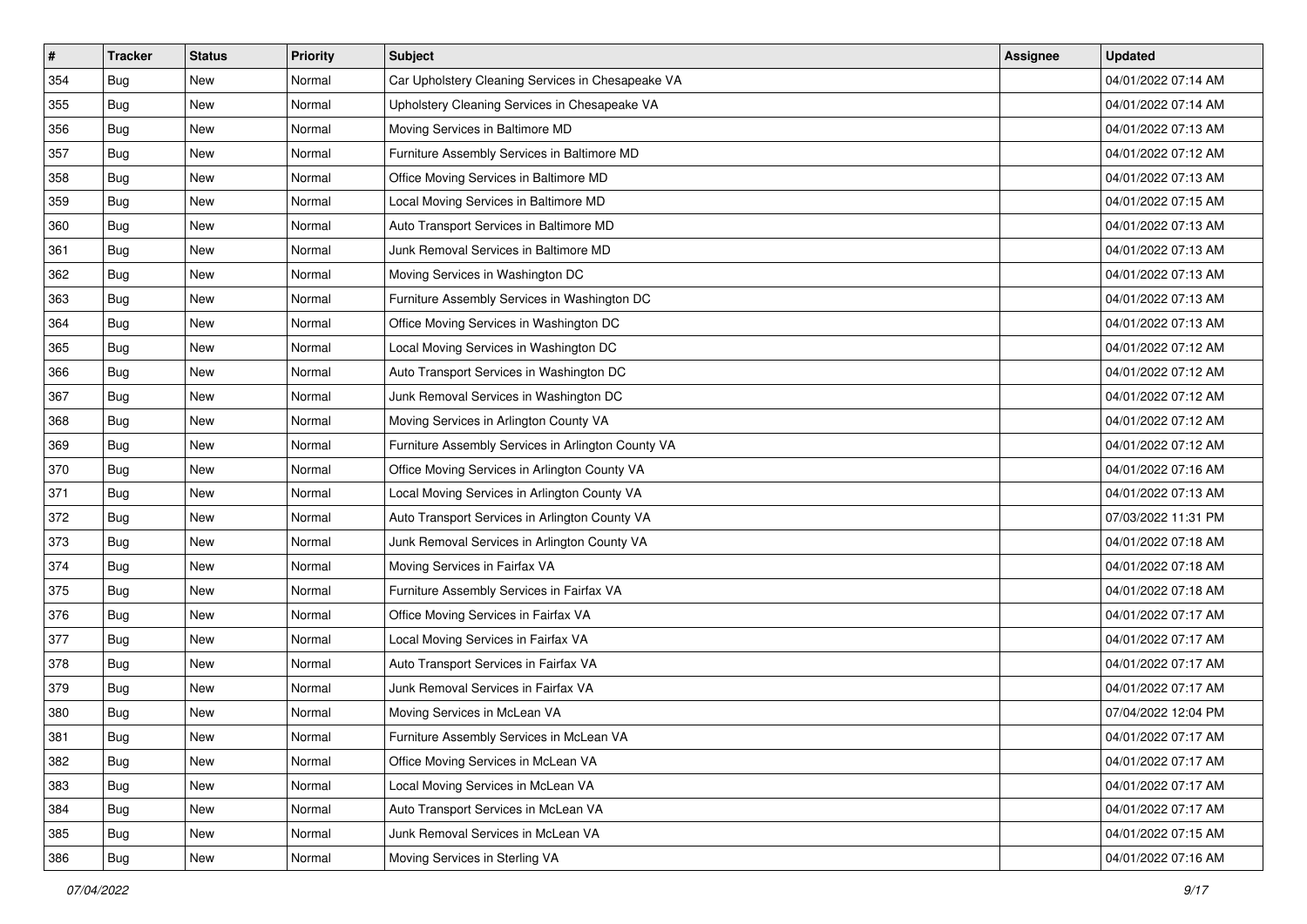| $\#$ | <b>Tracker</b> | <b>Status</b> | <b>Priority</b> | Subject                                        | Assignee | <b>Updated</b>      |
|------|----------------|---------------|-----------------|------------------------------------------------|----------|---------------------|
| 387  | Bug            | New           | Normal          | Furniture Assembly Services in Sterling VA     |          | 04/01/2022 07:18 AM |
| 388  | Bug            | New           | Normal          | Office Moving Services in Sterling VA          |          | 04/01/2022 07:16 AM |
| 389  | Bug            | New           | Normal          | Local Moving Services in Sterling VA           |          | 04/01/2022 07:16 AM |
| 390  | Bug            | New           | Normal          | Auto Transport Services in Sterling VA         |          | 04/01/2022 07:16 AM |
| 391  | <b>Bug</b>     | New           | Normal          | Junk Removal Services in Sterling VA           |          | 04/01/2022 07:16 AM |
| 392  | Bug            | New           | Normal          | Moving Services in Annapolis MD                |          | 04/01/2022 07:16 AM |
| 393  | Bug            | New           | Normal          | Furniture Assembly Services in Annapolis MD    |          | 04/01/2022 07:16 AM |
| 394  | Bug            | New           | Normal          | Office Moving Services in Annapolis MD         |          | 04/01/2022 07:15 AM |
| 395  | Bug            | New           | Normal          | Local Moving Services in Annapolis MD          |          | 04/01/2022 07:15 AM |
| 396  | Bug            | New           | Normal          | Auto Transport Services in Annapolis MD        |          | 04/01/2022 07:15 AM |
| 397  | Bug            | New           | Normal          | Junk Removal Services in Annapolis MD          |          | 04/01/2022 07:15 AM |
| 398  | Bug            | New           | Normal          | Moving Services in Potomac MD                  |          | 04/01/2022 07:32 AM |
| 399  | Bug            | New           | Normal          | Furniture Assembly Services in Potomac MD      |          | 04/01/2022 07:15 AM |
| 400  | Bug            | New           | Normal          | Office Moving Services in Potomac MD           |          | 07/02/2022 11:57 PM |
| 401  | <b>Bug</b>     | New           | Normal          | Local Moving Services in Potomac MD            |          | 04/01/2022 07:48 AM |
| 402  | Bug            | New           | Normal          | Auto Transport Services in Potomac MD          |          | 04/01/2022 07:47 AM |
| 403  | Bug            | New           | Normal          | Junk Removal Services in Potomac MD            |          | 04/01/2022 07:47 AM |
| 404  | <b>Bug</b>     | New           | Normal          | Moving Services in Gaithersburg MD             |          | 04/01/2022 07:47 AM |
| 405  | Bug            | New           | Normal          | Furniture Assembly Services in Gaithersburg MD |          | 04/01/2022 07:47 AM |
| 406  | Bug            | New           | Normal          | Office Moving Services in Gaithersburg MD      |          | 04/01/2022 07:47 AM |
| 407  | Bug            | New           | Normal          | Upholstery Cleaning Boston MA                  |          | 04/01/2022 07:47 AM |
| 408  | Bug            | New           | Normal          | Carpet Cleaning Boston MA                      |          | 04/01/2022 07:47 AM |
| 409  | <b>Bug</b>     | New           | Normal          | Floor Stripping Boston MA                      |          | 04/01/2022 07:47 AM |
| 410  | Bug            | New           | Normal          | Floor Waxing Boston MA                         |          | 04/01/2022 07:47 AM |
| 411  | Bug            | New           | Normal          | Floor Cleaning Boston MA                       |          | 04/01/2022 07:47 AM |
| 412  | Bug            | New           | Normal          | Germs Removal Boston MA                        |          | 04/01/2022 07:47 AM |
| 413  | <b>Bug</b>     | New           | Normal          | Commercial Floor Cleaning Boston MA            |          | 04/01/2022 07:45 AM |
| 414  | <b>Bug</b>     | New           | Normal          | Residential Floor Cleaning Boston MA           |          | 04/01/2022 07:46 AM |
| 415  | Bug            | New           | Normal          | Upholstery Cleaning Somerville MA              |          | 04/01/2022 07:48 AM |
| 416  | <b>Bug</b>     | New           | Normal          | Carpet Cleaning Somerville MA                  |          | 04/01/2022 07:46 AM |
| 417  | Bug            | New           | Normal          | Floor Stripping Somerville MA                  |          | 04/01/2022 07:46 AM |
| 418  | <b>Bug</b>     | New           | Normal          | Floor Waxing Somerville MA                     |          | 04/01/2022 07:46 AM |
| 419  | <b>Bug</b>     | New           | Normal          | Floor Cleaning Somerville MA                   |          | 04/01/2022 07:46 AM |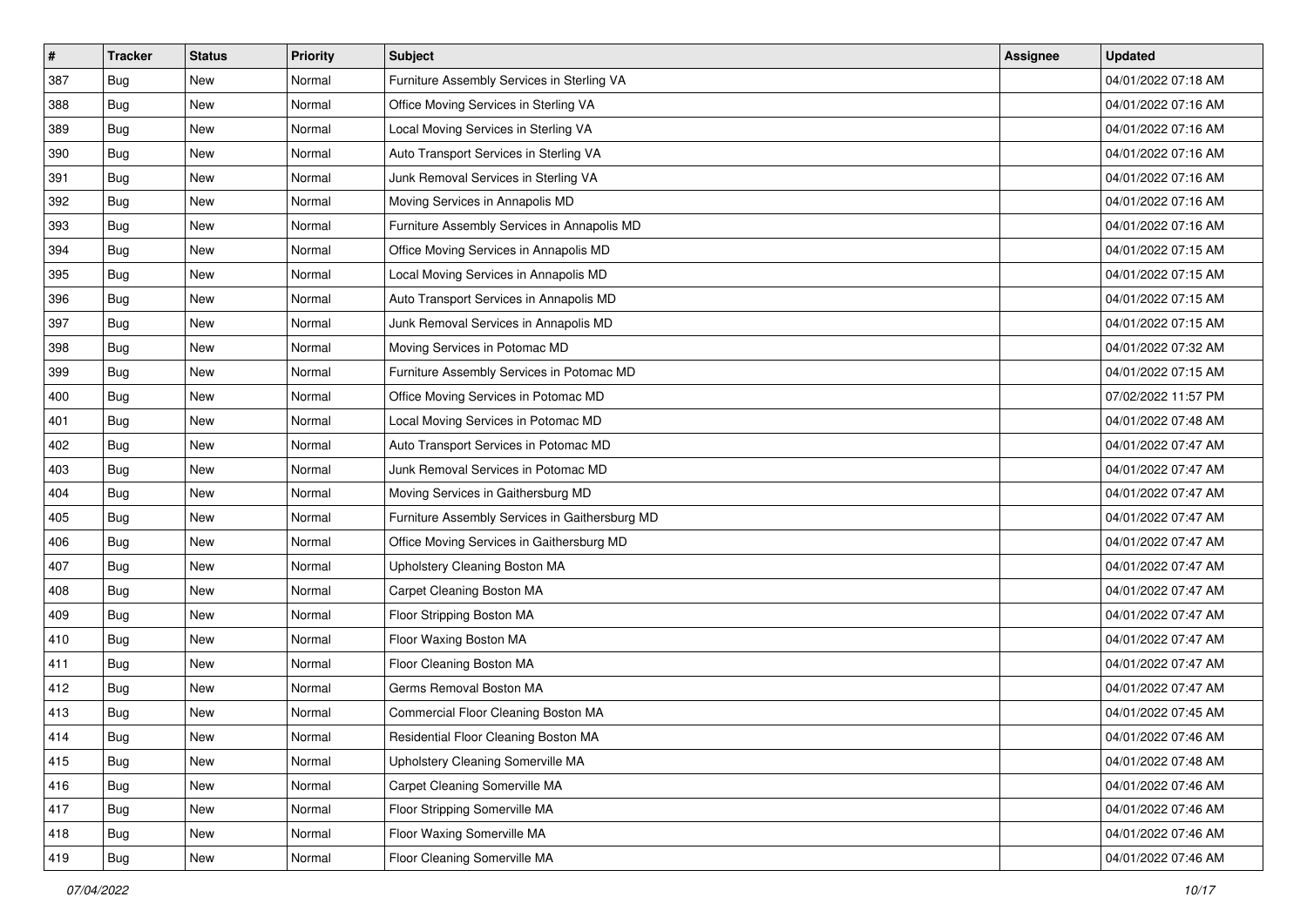| #   | <b>Tracker</b> | <b>Status</b> | <b>Priority</b> | <b>Subject</b>                           | <b>Assignee</b> | <b>Updated</b>      |
|-----|----------------|---------------|-----------------|------------------------------------------|-----------------|---------------------|
| 420 | <b>Bug</b>     | New           | Normal          | Germs Removal Somerville MA              |                 | 04/01/2022 07:46 AM |
| 421 | <b>Bug</b>     | New           | Normal          | Commercial Floor Cleaning Somerville MA  |                 | 04/01/2022 07:46 AM |
| 422 | Bug            | New           | Normal          | Residential Floor Cleaning Somerville MA |                 | 04/01/2022 07:46 AM |
| 423 | Bug            | New           | Normal          | Upholstery Cleaning Brookline MA         |                 | 04/01/2022 07:46 AM |
| 424 | <b>Bug</b>     | New           | Normal          | Carpet Cleaning Brookline MA             |                 | 04/01/2022 07:45 AM |
| 425 | <b>Bug</b>     | New           | Normal          | Floor Stripping Brookline MA             |                 | 04/01/2022 07:45 AM |
| 426 | Bug            | New           | Normal          | Floor Waxing Brookline MA                |                 | 04/01/2022 07:49 AM |
| 427 | <b>Bug</b>     | New           | Normal          | Floor Cleaning Brookline MA              |                 | 04/01/2022 07:46 AM |
| 428 | Bug            | New           | Normal          | Germs Removal Brookline MA               |                 | 04/01/2022 07:47 AM |
| 429 | <b>Bug</b>     | New           | Normal          | Germs Removal Brookline MA               |                 | 04/01/2022 07:51 AM |
| 430 | <b>Bug</b>     | New           | Normal          | Commercial Floor Cleaning Brookline MA   |                 | 04/01/2022 07:50 AM |
| 431 | Bug            | New           | Normal          | Residential Floor Cleaning Brookline MA  |                 | 04/01/2022 07:50 AM |
| 432 | <b>Bug</b>     | New           | Normal          | Upholstery Cleaning Newton MA            |                 | 04/01/2022 07:50 AM |
| 433 | Bug            | New           | Normal          | Carpet Cleaning Newton MA                |                 | 04/01/2022 07:50 AM |
| 434 | Bug            | New           | Normal          | Floor Stripping Newton MA                |                 | 04/01/2022 07:50 AM |
| 435 | Bug            | New           | Normal          | Floor Waxing Newton MA                   |                 | 04/01/2022 07:50 AM |
| 436 | Bug            | New           | Normal          | Floor Cleaning Newton MA                 |                 | 04/01/2022 07:50 AM |
| 437 | <b>Bug</b>     | New           | Normal          | Germs Removal Newton MA                  |                 | 04/01/2022 07:50 AM |
| 438 | <b>Bug</b>     | New           | Normal          | Commercial Floor Cleaning Newton MA      |                 | 04/01/2022 07:50 AM |
| 439 | <b>Bug</b>     | New           | Normal          | Residential Floor Cleaning Newton MA     |                 | 04/01/2022 07:49 AM |
| 440 | <b>Bug</b>     | New           | Normal          | Upholstery Cleaning Watertown MA         |                 | 04/01/2022 07:49 AM |
| 441 | Bug            | New           | Normal          | Carpet Cleaning Watertown MA             |                 | 06/02/2022 06:00 PM |
| 442 | <b>Bug</b>     | New           | Normal          | Floor Stripping Watertown MA             |                 | 04/01/2022 07:49 AM |
| 443 | <b>Bug</b>     | New           | Normal          | Floor Waxing Watertown MA                |                 | 04/01/2022 07:51 AM |
| 444 | <b>Bug</b>     | New           | Normal          | Floor Cleaning Watertown MA              |                 | 04/01/2022 07:49 AM |
| 445 | Bug            | New           | Normal          | Germs Removal Watertown MA               |                 | 04/01/2022 07:49 AM |
| 446 | <b>Bug</b>     | New           | Normal          | Commercial Floor Cleaning Watertown MA   |                 | 04/01/2022 07:49 AM |
| 447 | <b>Bug</b>     | New           | Normal          | Residential Floor Cleaning Watertown MA  |                 | 04/01/2022 07:49 AM |
| 448 | <b>Bug</b>     | New           | Normal          | Upholstery Cleaning Quincy MA            |                 | 04/01/2022 07:48 AM |
| 449 | <b>Bug</b>     | New           | Normal          | Carpet Cleaning Quincy MA                |                 | 04/01/2022 07:48 AM |
| 450 | <b>Bug</b>     | New           | Normal          | Floor Stripping Quincy MA                |                 | 07/03/2022 12:42 AM |
| 451 | <b>Bug</b>     | New           | Normal          | Floor Waxing Quincy MA                   |                 | 04/01/2022 07:48 AM |
| 452 | I Bug          | New           | Normal          | Floor Cleaning Quincy MA                 |                 | 04/01/2022 07:48 AM |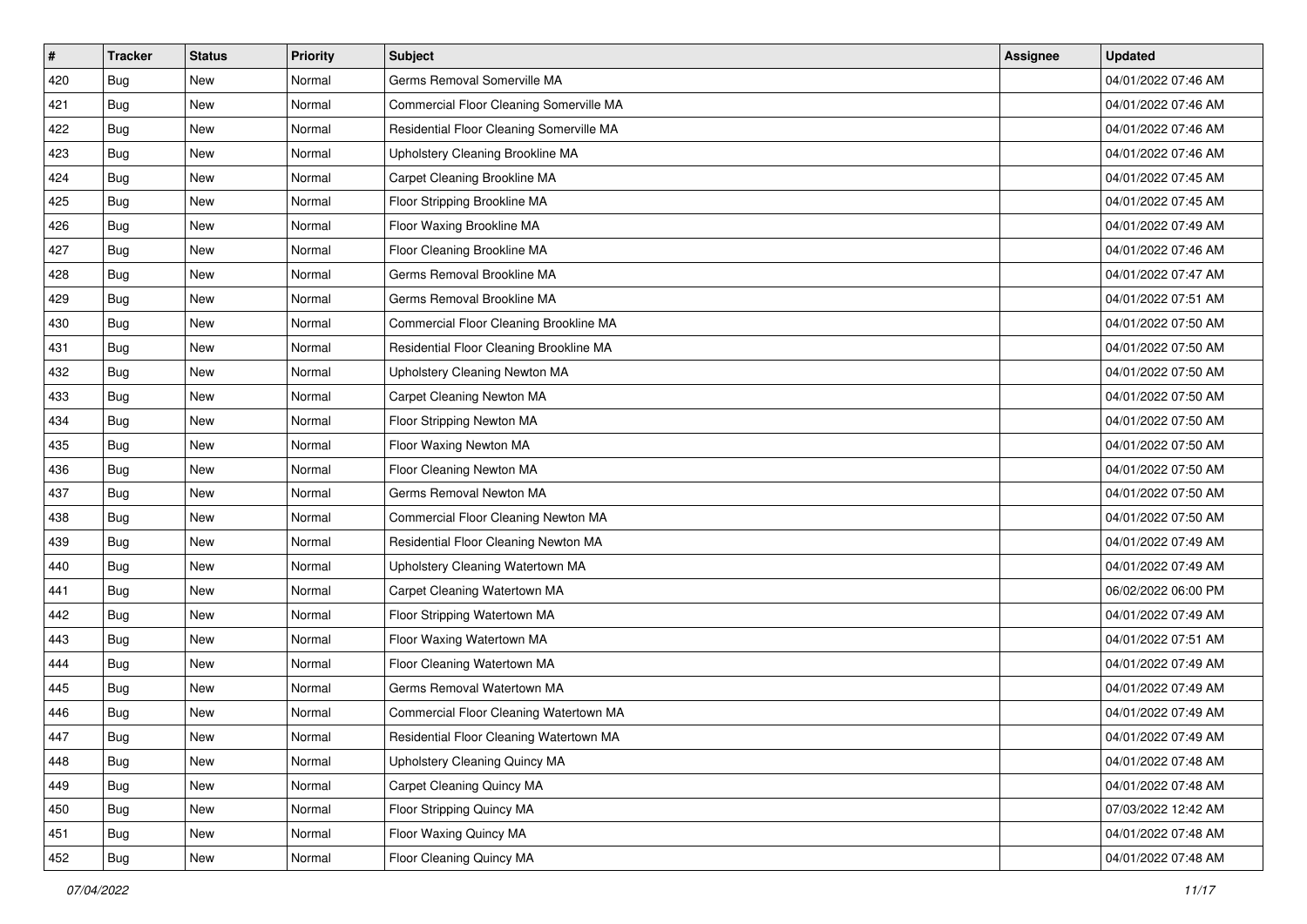| #   | <b>Tracker</b> | <b>Status</b> | <b>Priority</b> | Subject                                        | <b>Assignee</b> | <b>Updated</b>      |
|-----|----------------|---------------|-----------------|------------------------------------------------|-----------------|---------------------|
| 453 | Bug            | New           | Normal          | Germs Removal Quincy MA                        |                 | 04/01/2022 07:48 AM |
| 454 | <b>Bug</b>     | New           | Normal          | Commercial Floor Cleaning Quincy MA            |                 | 06/02/2022 05:59 PM |
| 455 | Bug            | New           | Normal          | Residential Floor Cleaning Quincy MA           |                 | 04/01/2022 07:38 AM |
| 456 | Bug            | New           | Normal          | Upholstery Cleaning Medford MA                 |                 | 04/01/2022 07:28 AM |
| 457 | <b>Bug</b>     | New           | Normal          | Carpet Cleaning Medford MA                     |                 | 07/03/2022 12:15 AM |
| 458 | Bug            | New           | Normal          | Floor Stripping Medford MA                     |                 | 04/01/2022 07:32 AM |
| 459 | <b>Bug</b>     | New           | Normal          | Floor Waxing Medford MA                        |                 | 04/01/2022 07:32 AM |
| 460 | Bug            | New           | Normal          | Floor Cleaning Medford MA                      |                 | 07/02/2022 08:40 AM |
| 461 | Bug            | New           | Normal          | Germs Removal Medford MA                       |                 | 07/04/2022 08:49 PM |
| 462 | <b>Bug</b>     | New           | Normal          | Commercial Floor Cleaning Medford MA           |                 | 04/01/2022 07:32 AM |
| 463 | <b>Bug</b>     | New           | Normal          | Residential Floor Cleaning Medford MA          |                 | 04/01/2022 07:32 AM |
| 464 | Bug            | New           | Normal          | Upholstery Cleaning Westchester MA             |                 | 07/02/2022 07:19 AM |
| 465 | Bug            | New           | Normal          | Carpet Cleaning Westchester MA                 |                 | 07/03/2022 08:55 PM |
| 466 | <b>Bug</b>     | New           | Normal          | Floor Stripping Westchester MA                 |                 | 07/03/2022 01:07 PM |
| 467 | <b>Bug</b>     | New           | Normal          | Floor Waxing Westchester MA                    |                 | 04/01/2022 07:31 AM |
| 468 | Bug            | New           | Normal          | Floor Cleaning Westchester MA                  |                 | 06/27/2022 02:41 AM |
| 469 | Bug            | New           | Normal          | Germs Removal Westchester MA                   |                 | 07/04/2022 09:24 PM |
| 470 | <b>Bug</b>     | New           | Normal          | Commercial Floor Cleaning Westchester MA       |                 | 07/03/2022 01:36 PM |
| 471 | Bug            | New           | Normal          | Residential Floor Cleaning Westchester MA      |                 | 07/02/2022 08:00 AM |
| 472 | <b>Bug</b>     | New           | Normal          | Upholstery Cleaning Arlington MA               |                 | 04/01/2022 07:31 AM |
| 473 | Bug            | New           | Normal          | Floor Stripping Arlington MA                   |                 | 06/29/2022 09:20 PM |
| 474 | Bug            | New           | Normal          | Floor Waxing Arlington MA                      |                 | 07/04/2022 02:14 PM |
| 475 | Bug            | New           | Normal          | Floor Cleaning Arlington MA                    |                 | 06/29/2022 05:53 PM |
| 476 | Feature        | New           | High            | <b>American Airlines Reservations</b>          |                 | 07/04/2022 09:51 AM |
| 477 | Bug            | New           | Normal          | What Does Online Coupon Mean?                  |                 | 07/01/2022 01:48 PM |
| 478 | Feature        | New           | Normal          | Is it safe to install third-party WhatsApp GB? |                 | 07/04/2022 01:18 PM |
| 479 | Bug            | New           | Normal          | Limousine Service Bellevue WA                  |                 | 07/03/2022 03:10 AM |
| 480 | <b>Bug</b>     | New           | Normal          | Nur Online Shop                                |                 | 07/03/2022 10:28 AM |
| 481 | Bug            | New           | Normal          | Nur Online Shop                                |                 | 06/29/2022 03:52 PM |
| 482 | Bug            | New           | Normal          | <b>Text Window</b>                             |                 | 07/03/2022 04:30 PM |
| 483 | Bug            | New           | Normal          | UK best essay writing service                  |                 | 07/04/2022 05:10 PM |
| 484 | <b>Bug</b>     | New           | Normal          | UK best essay writing service                  |                 | 07/03/2022 12:53 AM |
| 486 | <b>Bug</b>     | New           | Low             | <b>HP Wireless Printer Setup</b>               | Anonymous       | 07/04/2022 12:00 PM |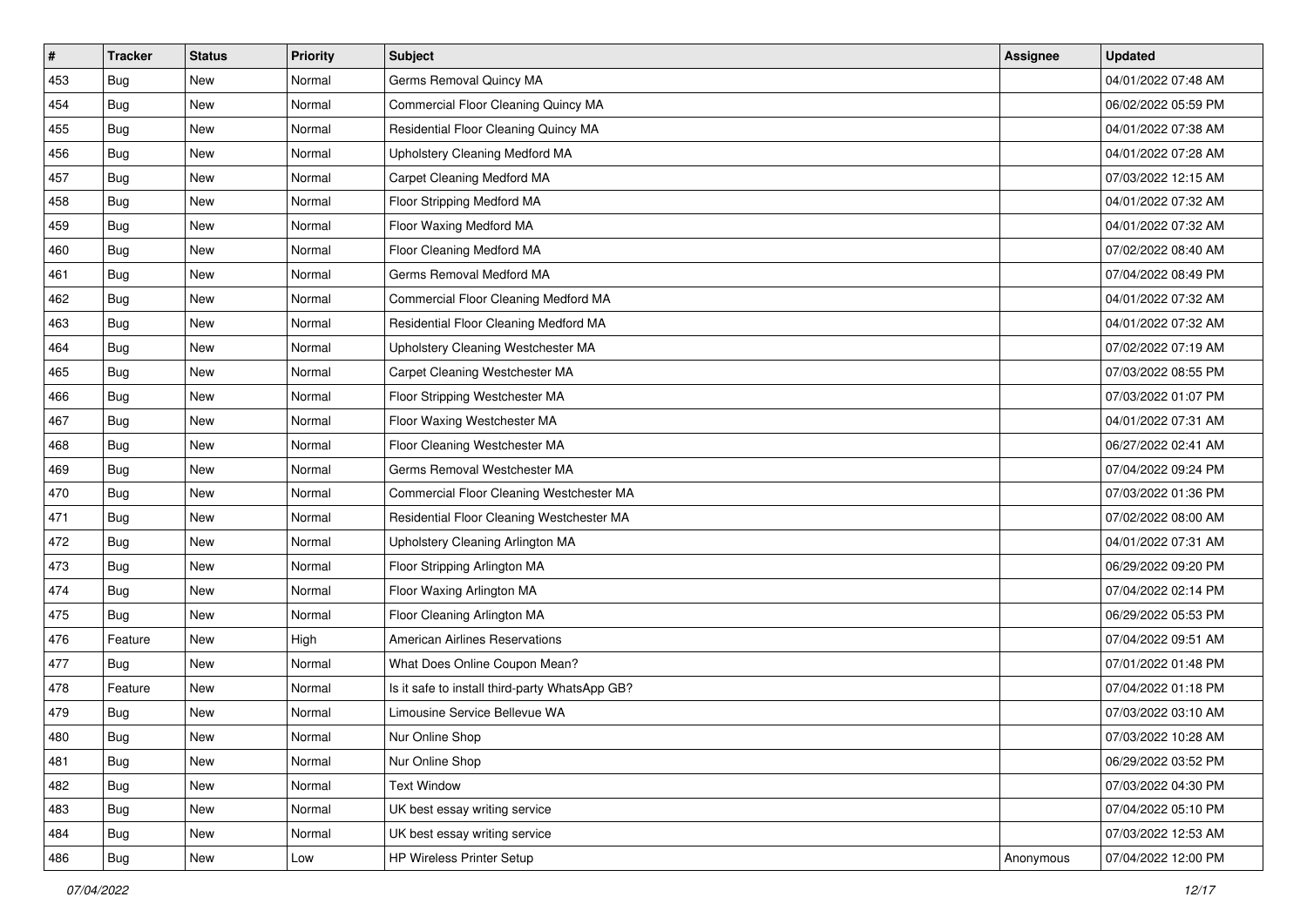| #   | <b>Tracker</b> | <b>Status</b> | <b>Priority</b> | <b>Subject</b>                                                                           | <b>Assignee</b>        | <b>Updated</b>      |
|-----|----------------|---------------|-----------------|------------------------------------------------------------------------------------------|------------------------|---------------------|
| 487 | <b>Bug</b>     | New           | Normal          | Cheap Fake Dunks                                                                         |                        | 07/04/2022 01:52 PM |
| 488 | Bug            | <b>New</b>    | Normal          | Quick solution to solve cash app dispute by the technical team                           |                        | 07/04/2022 08:55 PM |
| 489 | Bug            | New           | Normal          | Get cash app refund instantly if sent to the wrong person                                |                        | 07/04/2022 03:33 PM |
| 490 | <b>Bug</b>     | <b>New</b>    | Normal          | Unlock cash app account by getting quick solutions from the technical executives         |                        | 07/04/2022 07:00 PM |
| 491 | Feature        | <b>New</b>    | Normal          | Automatically download and paste Reddit wallpapers into Windows                          |                        | 07/04/2022 05:37 PM |
| 492 | Bug            | New           | Normal          | HD Streamz MOD APK v3.5.5 (Keine Werbung)                                                |                        | 07/04/2022 07:17 AM |
| 493 | Feature        | New           | High            | chainsaw dance                                                                           |                        | 07/04/2022 05:23 PM |
| 494 | Bug            | New           | Normal          | <b>Buy Discussion Post</b>                                                               |                        | 07/04/2022 08:09 PM |
| 495 | <b>Bug</b>     | <b>New</b>    | Normal          | Twitch Clip Downloader Download Twitch Clips Online 2021                                 |                        | 07/04/2022 05:42 PM |
| 496 | <b>Bug</b>     | New           | Normal          | What is Live NetTV?                                                                      |                        | 07/04/2022 05:04 AM |
| 497 | Bug            | <b>New</b>    | Normal          | Fake Nike Dunk Low Off-White Lot 50                                                      |                        | 07/04/2022 02:01 PM |
| 498 | Bug            | New           | Normal          | Téléchargeur SoundCloud : SoundCloud en Mp3                                              | Christophe<br>Garion   | 07/04/2022 06:12 PM |
| 499 | Feature        | New           | Normal          | Discover The Premium Features Of Spotify Mod Apk                                         |                        | 07/04/2022 08:33 PM |
| 500 | <b>Bug</b>     | New           | Normal          | Simply contact the technical team, to find the solution to cash app refund problems.     | Pierre-Loïc<br>Garoche | 07/04/2022 09:39 AM |
| 501 | <b>Bug</b>     | <b>New</b>    | Normal          | How Do I Annihilate Cash App Transfer Failed Problems Effectively                        | Pierre-Loïc<br>Garoche | 07/04/2022 10:14 PM |
| 502 | Bug            | <b>New</b>    | Normal          | Les instructions pour définir des sonneries pour iPhone sont simples et faciles à suivre |                        | 07/04/2022 06:00 PM |
| 503 | Bug            | New           | Normal          | Youtube Premium Apk free download for Android                                            |                        | 07/04/2022 09:57 PM |
| 504 | <b>Bug</b>     | <b>New</b>    | Normal          | A beginner should always look for online Java assignment help!                           |                        | 07/04/2022 06:03 PM |
| 505 | Bug            | <b>New</b>    | Normal          | www.trendmicro.com/activate                                                              |                        | 07/04/2022 06:55 PM |
| 506 | Bug            | New           | Normal          | www.trendmicro.com/activate                                                              |                        | 07/04/2022 08:13 AM |
| 507 | Bug            | New           | Normal          | central.bitdefender.com                                                                  |                        | 07/04/2022 01:26 PM |
| 508 | <b>Bug</b>     | <b>New</b>    | Normal          | hire a professional dissertation help                                                    |                        | 07/03/2022 11:37 PM |
| 509 | Feature        | <b>New</b>    | Normal          | Fashion                                                                                  | Anonymous              | 07/04/2022 01:59 PM |
| 510 | Feature        | New           | Normal          | Fashion                                                                                  | Anonymous              | 07/04/2022 01:04 PM |
| 511 | Feature        | New           | Normal          | Fashion                                                                                  | Anonymous              | 07/04/2022 04:49 AM |
| 512 | Bug            | New           | Normal          | The Importance Of Using Custom Writing Services                                          |                        | 07/03/2022 06:05 AM |
| 513 | Bug            | New           | Normal          | Unlock cash app account using the easy steps:                                            | Anonymous              | 07/03/2022 04:36 PM |
| 514 | Bug            | New           | Normal          | Trans-Caribbean                                                                          |                        | 07/04/2022 07:26 AM |
| 515 | Bug            | New           | Normal          | Fragment Nike Dunk High Tokyo Fake                                                       |                        | 07/04/2022 05:18 AM |
| 516 | Bug            | New           | Normal          | Does Cash App Help To Get Cash App Refund Without Any Interruption?                      |                        | 06/29/2022 05:12 PM |
| 517 | <b>Bug</b>     | New           | Normal          | Proficient tips to take help of cash app support professionals:                          |                        | 07/03/2022 10:41 AM |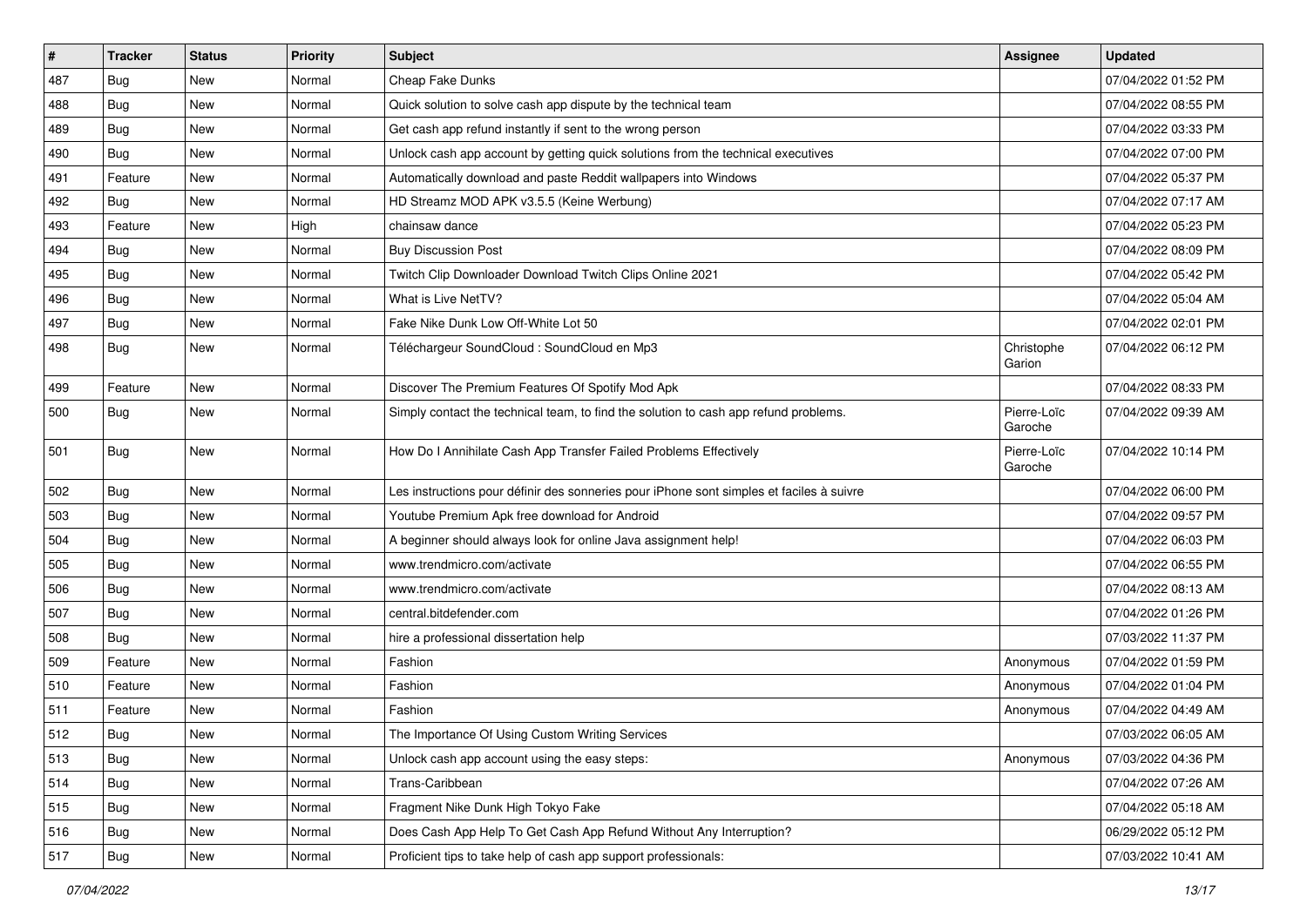| $\sharp$ | <b>Tracker</b> | <b>Status</b> | <b>Priority</b> | Subject                                                                                                                                                                                                                                           | <b>Assignee</b>        | <b>Updated</b>      |
|----------|----------------|---------------|-----------------|---------------------------------------------------------------------------------------------------------------------------------------------------------------------------------------------------------------------------------------------------|------------------------|---------------------|
| 518      | <b>Bug</b>     | New           | Normal          | How To Check The Balance Of Cash App Account By Taking Cash App Support?                                                                                                                                                                          |                        | 07/04/2022 10:21 AM |
| 519      | <b>Bug</b>     | <b>New</b>    | Normal          | Are you finding online UK Assignment writers?                                                                                                                                                                                                     |                        | 07/04/2022 10:54 AM |
| 520      | <b>Bug</b>     | New           | Normal          | What Is The Major Role Of Cash.app/Help and Support Page?                                                                                                                                                                                         |                        | 07/04/2022 01:04 PM |
| 521      | Feature        | New           | Normal          | Check out the Cash app Card balance for an overdraft.                                                                                                                                                                                             | Pierre-Loïc<br>Garoche | 07/03/2022 08:23 PM |
| 522      | Feature        | <b>New</b>    | Normal          | Can You Check App Limits, If Cash app won't let me send money?                                                                                                                                                                                    |                        | 07/02/2022 01:00 AM |
| 523      | <b>Bug</b>     | New           | Normal          | What Is The Right Google Account Recovery Aid To Regain Account Access?                                                                                                                                                                           | Pierre-Loïc<br>Garoche | 07/03/2022 05:25 PM |
| 524      | <b>Bug</b>     | <b>New</b>    | Normal          | How Does Google Account Recovery Work If Your Account Is Hacked?                                                                                                                                                                                  |                        | 07/02/2022 11:49 PM |
| 525      | <b>Bug</b>     | New           | Normal          | If you don't have a QR code: How to activate cash app card in app                                                                                                                                                                                 |                        | 07/04/2022 05:38 PM |
| 526      | <b>Bug</b>     | New           | Normal          | Soundcloud to mp3 converter - Download Soundcloud songs                                                                                                                                                                                           |                        | 07/02/2022 10:23 PM |
| 527      | Feature        | New           | Normal          | My Teachers                                                                                                                                                                                                                                       |                        | 07/04/2022 03:35 AM |
| 528      | <b>Bug</b>     | New           | Normal          | Korean Mag                                                                                                                                                                                                                                        |                        | 07/04/2022 04:54 PM |
| 529      | <b>Bug</b>     | New           | Normal          | Thop TV APK - Free Download for Android                                                                                                                                                                                                           |                        | 07/04/2022 03:47 PM |
| 530      | <b>Bug</b>     | New           | Normal          | Cheap Assignment Writing Service UK                                                                                                                                                                                                               | Anonymous              | 07/04/2022 01:35 AM |
| 531      | <b>Bug</b>     | New           | Normal          | Cheap Assignment Writing Service UK                                                                                                                                                                                                               | Anonymous              | 07/04/2022 12:17 PM |
| 532      | <b>Bug</b>     | New           | Normal          | My Assignment Help                                                                                                                                                                                                                                |                        | 07/04/2022 08:38 PM |
| 533      | Bug            | <b>New</b>    | Normal          | How to complete the homework assignments in economics in the easiest way?                                                                                                                                                                         |                        | 06/30/2022 07:33 PM |
| 534      | <b>Bug</b>     | New           | Normal          | Know how to initiate cash app refund by contacting the technical team                                                                                                                                                                             | Pierre-Loïc<br>Garoche | 07/03/2022 09:23 AM |
| 535      | <b>Bug</b>     | <b>New</b>    | Normal          | Getting Tangled Problems When You Try To Apply For Cash App Delete Account                                                                                                                                                                        | Christophe<br>Garion   | 06/26/2022 04:51 PM |
| 536      | <b>Bug</b>     | New           | Normal          | How to check the balance on the cash app card                                                                                                                                                                                                     | Hamza<br>Bourbouh      | 07/04/2022 11:09 AM |
| 537      | <b>Bug</b>     | <b>New</b>    | Normal          | Get tech assistance with customer support on ATT Yahoo email login issue.                                                                                                                                                                         |                        | 07/03/2022 03:29 PM |
| 538      | Bug            | New           | Normal          | Will cash app refund money if scammed quickly?                                                                                                                                                                                                    |                        | 06/27/2022 10:25 AM |
| 539      | <b>Bug</b>     | New           | Normal          | Do you want to know how to activate cash card through phone number?                                                                                                                                                                               |                        | 04/01/2022 09:25 AM |
| 540      | Bug            | New           | Normal          | Why Haven't I Received My Cash App Card? Can I get t the reasons behind it                                                                                                                                                                        |                        | 06/29/2022 09:42 AM |
| 541      | <b>Bug</b>     | New           | Normal          | How to fix the cash app payment failed errors?                                                                                                                                                                                                    |                        | 07/04/2022 04:49 AM |
| 542      | Bug            | New           | Normal          | Web N Logo Design                                                                                                                                                                                                                                 |                        | 07/04/2022 07:05 AM |
| 543      | Feature        | New           | Normal          | Get tech assistance with customer support on ATT Yahoo email login issue.                                                                                                                                                                         |                        | 07/03/2022 09:55 PM |
| 544      | Bug            | New           | Normal          | Hey! I had a very cool idea to order our general picture on canvas for my family as a gift. But couldn't find a<br>good one. Once my friend advised me this article in which I found what I was looking for and gave a cool gift<br>to my family. |                        | 06/27/2022 04:10 AM |
| 545      | Feature        | New           | Normal          | <b>Best Canvas Print Company</b>                                                                                                                                                                                                                  |                        | 06/30/2022 05:39 PM |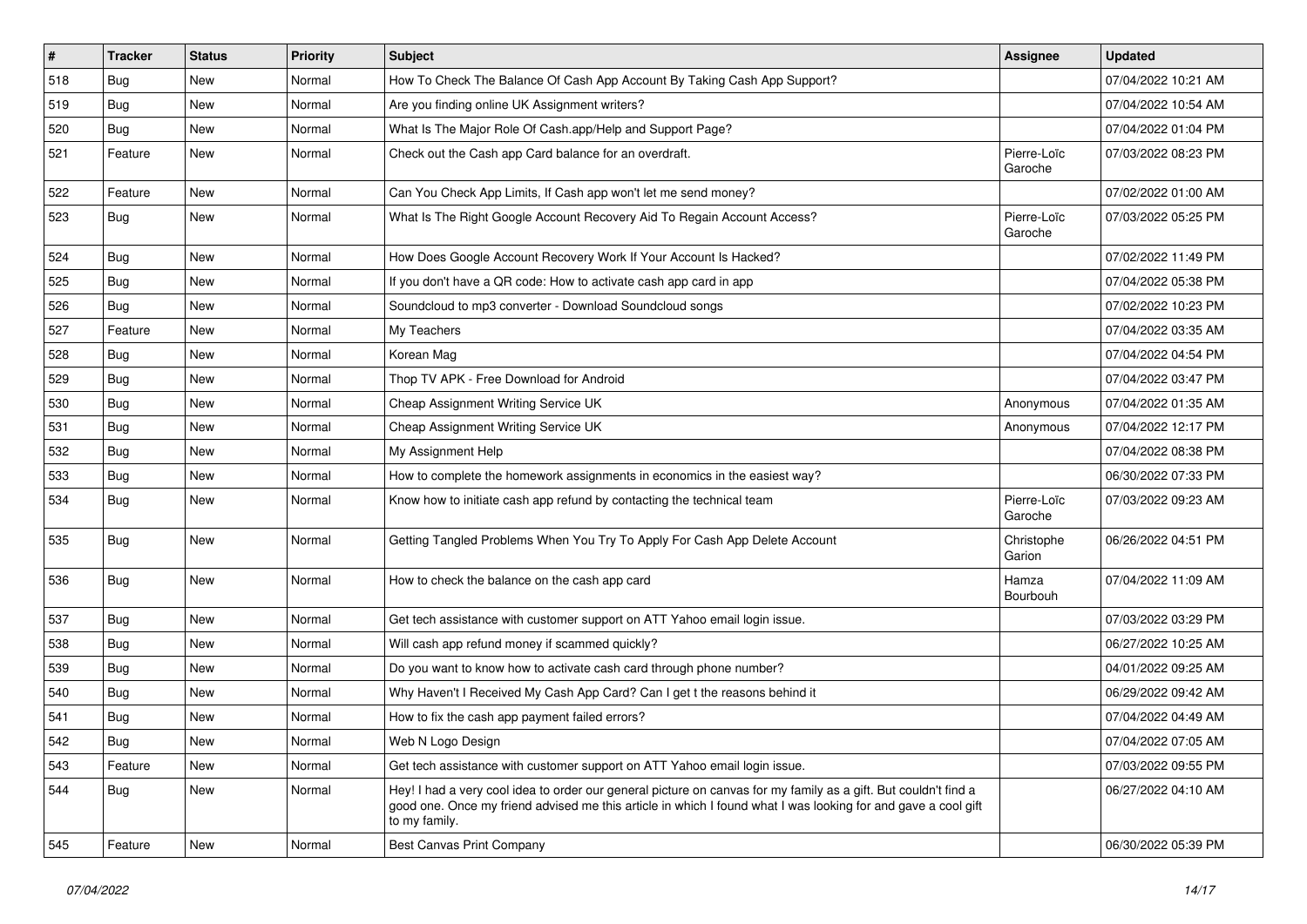| $\sharp$ | <b>Tracker</b> | <b>Status</b> | Priority | <b>Subject</b>                                                                      | <b>Assignee</b>        | <b>Updated</b>      |
|----------|----------------|---------------|----------|-------------------------------------------------------------------------------------|------------------------|---------------------|
| 546      | Feature        | New           | Normal   | Quickbooks Error                                                                    |                        | 07/03/2022 02:21 AM |
| 547      | <b>Bug</b>     | <b>New</b>    | Normal   | Get rid of the issue of cash app down by calling experts.                           |                        | 07/03/2022 01:22 PM |
| 548      | <b>Bug</b>     | New           | Normal   | Web N Logo Design                                                                   |                        | 06/28/2022 08:24 AM |
| 549      | <b>Bug</b>     | <b>New</b>    | Normal   | Radio Luisteren                                                                     |                        | 07/02/2022 01:24 AM |
| 550      | Bug            | <b>New</b>    | Normal   | Nederland FM - beste manieren om naar internationale radio op internet te luisteren |                        | 06/29/2022 12:06 AM |
| 551      | <b>Bug</b>     | New           | Normal   | Why Do Students Need Online Best Dissertation Writing Services?                     |                        | 07/03/2022 11:16 AM |
| 552      | Feature        | <b>New</b>    | Normal   | Radio rfm and the benefits of radio rfm                                             |                        | 07/03/2022 12:38 AM |
| 553      | <b>Bug</b>     | New           | Normal   | Cinema HD APK - Free Movie Enjoyment App on Android                                 |                        | 07/03/2022 03:58 PM |
| 554      | <b>Bug</b>     | New           | Normal   | XvideoStudio Video Editor APK Free Download on TechToDown                           |                        | 07/03/2022 05:10 AM |
| 555      | Bug            | <b>New</b>    | Normal   | web design development in hyderabad                                                 |                        | 07/04/2022 07:09 AM |
| 556      | <b>Bug</b>     | <b>New</b>    | Normal   | Play Game Mod Apk With Your Friends                                                 |                        | 07/02/2022 07:36 PM |
| 557      | Feature        | <b>New</b>    | Normal   | <b>Business Law Assignment Help</b>                                                 |                        | 07/03/2022 06:40 AM |
| 558      | Feature        | New           | Normal   | <b>Stunning Classic Sofas</b>                                                       |                        | 07/03/2022 03:52 AM |
| 559      | <b>Bug</b>     | New           | High     | What Are Permission For Applications like Facebook Sending MMS?                     |                        | 07/03/2022 06:43 AM |
| 560      | Bug            | <b>New</b>    | Normal   | Whatsapp Aero - Make Your Phone Auto Connect                                        |                        | 04/01/2022 09:28 AM |
| 561      | <b>Bug</b>     | New           | Normal   | Enjoy the Full YouTube Premium Experience With YouTube Premium Membership           |                        | 07/03/2022 07:38 AM |
| 562      | <b>Bug</b>     | <b>New</b>    | Normal   | Learn Basic Mahjong Rules                                                           |                        | 07/04/2022 08:22 PM |
| 563      | <b>Bug</b>     | <b>New</b>    | Normal   | Understanding the Difference Between Free and Paid Mod Apks                         |                        | 07/04/2022 07:50 PM |
| 564      | Bug            | <b>New</b>    | Normal   | How To Install RepelisPlus On Your Android Phone?                                   |                        | 07/02/2022 11:29 PM |
| 565      | <b>Bug</b>     | <b>New</b>    | Normal   | How To Install RepelisPlus On Your Android Phone?                                   |                        | 06/30/2022 02:26 PM |
| 566      | Bug            | New           | Normal   | Kinemaster Pro Download - los App Review                                            |                        | 04/01/2022 09:27 AM |
| 567      | <b>Bug</b>     | New           | Normal   | Singapore assignment help                                                           |                        | 07/04/2022 12:32 PM |
| 568      | <b>Bug</b>     | <b>New</b>    | Normal   | Instale a versão mais recente do YouTube Premium                                    |                        | 07/03/2022 04:10 PM |
| 569      | <b>Bug</b>     | New           | Normal   | What is the incoming and outgoing mail server for Outlook IMAP settings?            | Pierre-Loïc<br>Garoche | 07/02/2022 02:34 PM |
| 570      | <b>Bug</b>     | <b>New</b>    | Normal   | What is Sutton bank cash app customer service phone number?                         | Pierre-Loïc<br>Garoche | 07/02/2022 10:33 AM |
| 571      | Bug            | <b>New</b>    | Normal   | How may the Cash app dispute your trade?                                            | Pierre-Loïc<br>Garoche | 07/02/2022 11:09 AM |
| 572      | Feature        | New           | Normal   | New features of WhatsApp Plus on Android phones                                     | Pierre-Loïc<br>Garoche | 07/03/2022 09:12 AM |
| 573      | Bug            | New           | Normal   | Experimente lo mejor en la aplicación Apk de juegos gratis                          |                        | 07/03/2022 10:36 AM |
| 574      | Bug            | New           | Normal   | How to fix the Epson printer offline issue due to a wired connection?               |                        | 06/29/2022 10:23 AM |
| 575      | Feature        | New           | Low      | cheap jordan replicas for sale                                                      | Pierre-Loïc<br>Garoche | 07/04/2022 06:49 PM |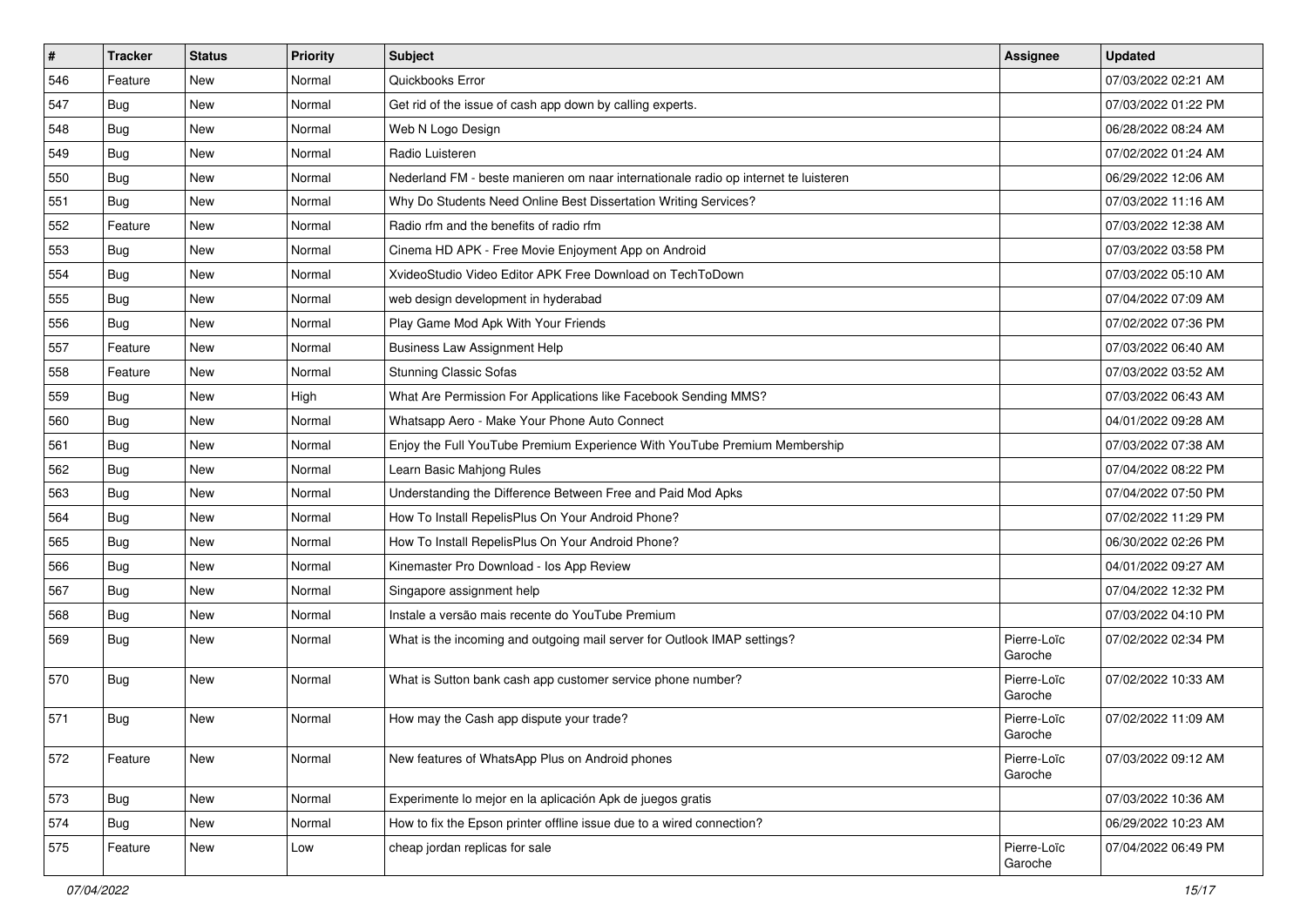| #   | <b>Tracker</b> | <b>Status</b> | <b>Priority</b> | <b>Subject</b>                                                                                                                                                                                                                                                        | <b>Assignee</b>        | <b>Updated</b>      |
|-----|----------------|---------------|-----------------|-----------------------------------------------------------------------------------------------------------------------------------------------------------------------------------------------------------------------------------------------------------------------|------------------------|---------------------|
| 576 | Bug            | New           | Normal          | So laden Sie ein Instagram-Bild herunter                                                                                                                                                                                                                              |                        | 06/30/2022 06:17 PM |
| 577 | Bug            | <b>New</b>    | Normal          | Follow these easy steps to make Admiral Casino Login                                                                                                                                                                                                                  |                        | 07/03/2022 01:14 PM |
| 578 | Feature        | New           | High            | Derrick Gore                                                                                                                                                                                                                                                          | Pierre-Loïc<br>Garoche | 07/04/2022 03:34 AM |
| 579 | <b>Bug</b>     | New           | Normal          | YOUR CV MAKES YOUR FIRST IMPRESSION                                                                                                                                                                                                                                   | Christophe<br>Garion   | 07/04/2022 12:10 PM |
| 580 | <b>Bug</b>     | New           | High            | What is Narrative Essay?                                                                                                                                                                                                                                              | Christophe<br>Garion   | 07/03/2022 05:09 PM |
| 581 | Bug            | New           | Normal          | E-Learning Course Help                                                                                                                                                                                                                                                |                        | 07/04/2022 09:23 AM |
| 582 | <b>Bug</b>     | New           | Normal          | Cash App Won't Let Me Send Money If There Is A Low Balance Available                                                                                                                                                                                                  | Pierre-Loïc<br>Garoche | 07/03/2022 08:14 AM |
| 583 | <b>Bug</b>     | New           | High            | Need the Cash app customer service phone number?                                                                                                                                                                                                                      |                        | 07/03/2022 10:09 PM |
| 584 | Bug            | New           | Normal          | Want the cash app customer service number to check balance?                                                                                                                                                                                                           |                        | 07/02/2022 07:36 PM |
| 585 | Bug            | New           | Normal          | What is cash app help number?                                                                                                                                                                                                                                         |                        | 06/26/2022 06:21 PM |
| 586 | <b>Bug</b>     | New           | Normal          | Best Modifications For Your Mobile Phone                                                                                                                                                                                                                              |                        | 07/04/2022 11:55 AM |
| 587 | Bug            | New           | Normal          | Why Picsart Pro Offers Great Features                                                                                                                                                                                                                                 |                        | 07/04/2022 07:08 PM |
| 588 | Bug            | New           | Normal          | YouTube Vanced Apk Manager App - Como instalá-lo                                                                                                                                                                                                                      |                        | 06/28/2022 10:56 PM |
| 589 | <b>Bug</b>     | New           | Normal          | How can I get the cash app phone number of customer support?                                                                                                                                                                                                          |                        | 06/30/2022 12:20 AM |
| 590 | Bug            | <b>New</b>    | Normal          | Follow proper initiatives to check my cash app card balance:                                                                                                                                                                                                          |                        | 07/03/2022 11:23 PM |
| 591 | <b>Bug</b>     | New           | Normal          | How To Find Facebook Modifications For Your Spotify Premium Apk?                                                                                                                                                                                                      |                        | 07/01/2022 05:19 AM |
| 592 | Bug            | New           | Normal          | Deezer Premium APK - Baixe músicas de qualquer lugar do mundo de graça                                                                                                                                                                                                |                        | 07/04/2022 10:43 AM |
| 593 | Bug            | New           | Normal          | Eiffel Spark Ultimate C2 SN series is a fully synthetic range of advanced performance engine oils blended in<br>high performance fully synthetic (PAO - polyalphaolefin) basestocks fortified with advanced technology<br>additive system, specifically formulated to |                        | 07/02/2022 03:26 PM |
| 594 | Feature        | New           | Normal          | How does research proposal help online make it easy for me?                                                                                                                                                                                                           |                        | 07/02/2022 03:15 PM |
| 595 | <b>Bug</b>     | New           | Normal          | RFM Online - une révolution dans la gestion de l'identité numérique                                                                                                                                                                                                   |                        | 07/04/2022 08:30 AM |
| 596 | Bug            | New           | Normal          | <b>Kids Games</b>                                                                                                                                                                                                                                                     |                        | 06/27/2022 04:08 AM |
| 597 | Bug            | New           | Normal          | Universo s / f Download                                                                                                                                                                                                                                               |                        | 06/29/2022 08:19 PM |
| 598 | Bug            | New           | Normal          | Universo s / f Download                                                                                                                                                                                                                                               |                        | 07/02/2022 08:36 PM |
| 599 | I Bug          | New           | Normal          | Do you know how to delete cash app account from your computer?                                                                                                                                                                                                        |                        | 07/04/2022 09:12 AM |
| 600 | <b>Bug</b>     | New           | Normal          | Play Store Pro                                                                                                                                                                                                                                                        |                        | 07/03/2022 12:51 AM |
| 601 | <b>Bug</b>     | New           | Normal          | Best Essay Writing Service UK                                                                                                                                                                                                                                         | Pierre-Loïc<br>Garoche | 07/04/2022 07:26 PM |
| 602 | <b>Bug</b>     | New           | Normal          | Best Essay Writing Service UK                                                                                                                                                                                                                                         | Pierre-Loïc<br>Garoche | 07/03/2022 04:17 AM |
| 603 | <b>Bug</b>     | New           | Normal          | Premiere gratuito da lista de IPTV                                                                                                                                                                                                                                    |                        | 07/04/2022 01:09 AM |